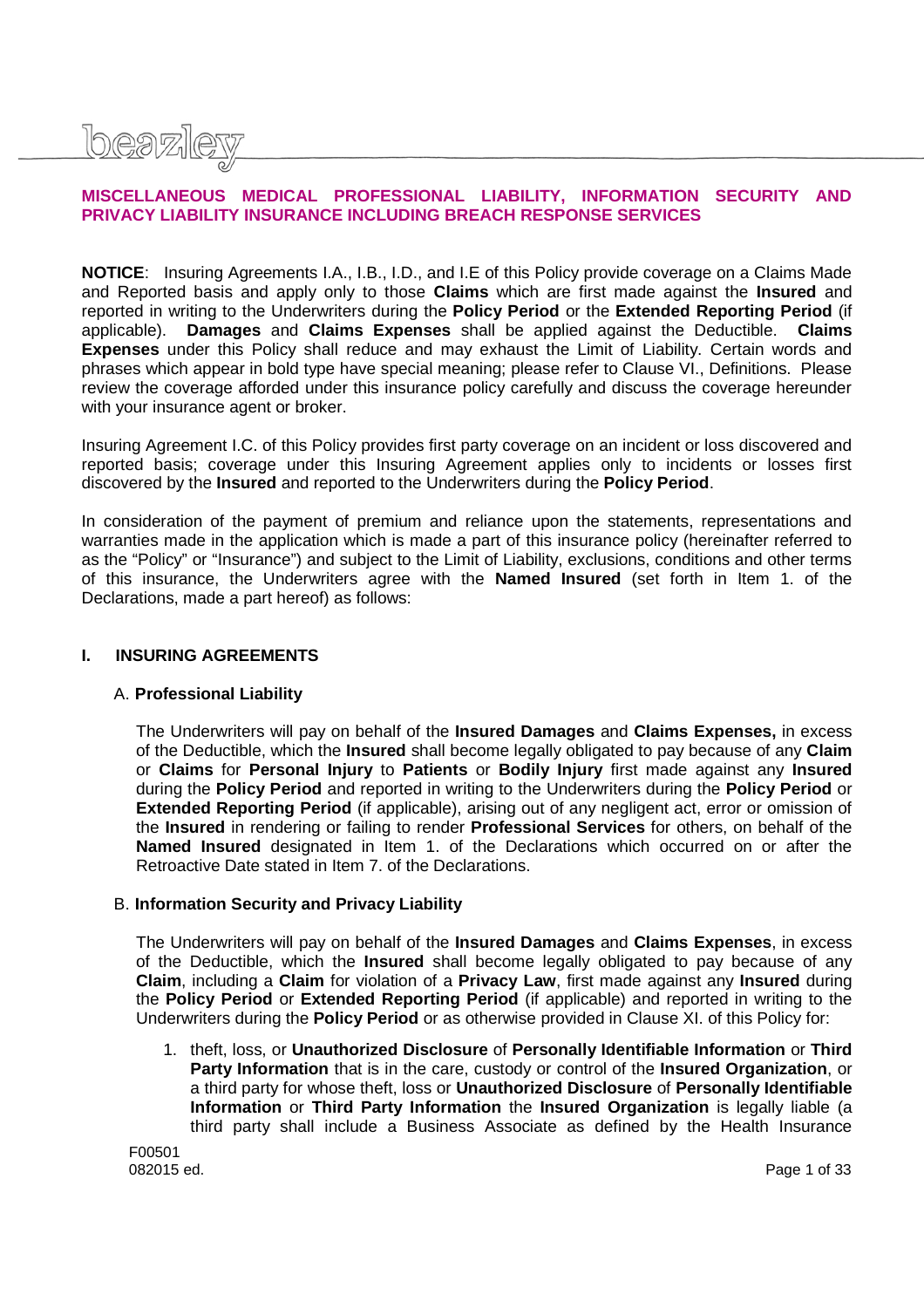Portability and Accountability Act ("HIPAA")), provided such theft, loss or **Unauthorized Disclosure** first takes place on or after the Retroactive Date set forth in Item 7. of the Declarations and before the end of the **Policy Period**;

- 2. one or more of the following acts or incidents that directly result from a failure of **Computer Security** to prevent a **Security Breach**, provided that such act or incident first takes place on or after the Retroactive Date and before the end of the **Policy Period**;
	- (a) the alteration, corruption, destruction, deletion, or damage to data stored on **Computer Systems**;
	- (b) the failure to prevent transmission of malicious code from **Computer Systems** to computer or network systems that are not owned, operated or controlled by an **Insured**; or
	- (c) the participation by the **Insured Organization**'s **Computer System** in a denial-ofservice attack directed against computer or network systems that are not owned, operated or controlled by an **Insured**;
- 3. the **Insured Organization's** failure to timely disclose an incident described in Insuring Agreement I.B.1. or I.B.2. in violation of any **Breach Notice Law**; provided such incident giving rise to the **Insured Organization**'s obligation under a **Breach Notice Law** must first take place on or after the Retroactive Date set forth in Item 7. of the Declarations and before the end of the **Policy Period**;
- 4. failure by the **Insured** to comply with that part of a **Privacy Policy** that specifically:
	- (a) prohibits or restricts the **Insured Organization**'s disclosure, sharing or selling of a person's **Personally Identifiable Information**;
	- (b) requires the **Insured Organization** to provide access to **Personally Identifiable Information** or to correct incomplete or inaccurate **Personally Identifiable Information** after a request is made by a person; or
	- (c) mandates procedures and requirements to prevent the loss of **Personally Identifiable Information**;

provided the acts, errors or omissions that constitute such failure to comply with a **Privacy Policy** must first take place on or after the Retroactive Date set forth in Item 7. of the Declarations and before the end of the **Policy Period**, and the **Insured Organization** must, at the time of such acts, errors or omissions have in force a **Privacy Policy** that addresses those subsections above that are relevant to such **Claim**; or

5. failure by the **Insured** to administer (a) an identity theft prevention program required by regulations and guidelines promulgated pursuant to 15 U.S.C. §1681m(e), as amended, or (b) an information disposal program required by regulations and guidelines promulgated pursuant to 15 U.S.C. §1681W, as amended; provided the acts, errors or omissions that constitute such failure must first take place on or after the Retroactive Date set forth in Item 7. of the Declarations and before the end of the **Policy Period**.

### C. **Privacy Breach Response Services**

The Underwriters will provide **Privacy Breach Response Services** to the **Insured Organization** in excess of the deductible because of an incident (or reasonably suspected incident) described in Insuring Agreement I.B.1. or I.B.2. that first takes place on or after the Retroactive Date set forth in Item 7. of the Declarations and before the end of the **Policy Period** and is discovered by the **Insured** and is reported to the Underwriters during the **Policy Period**.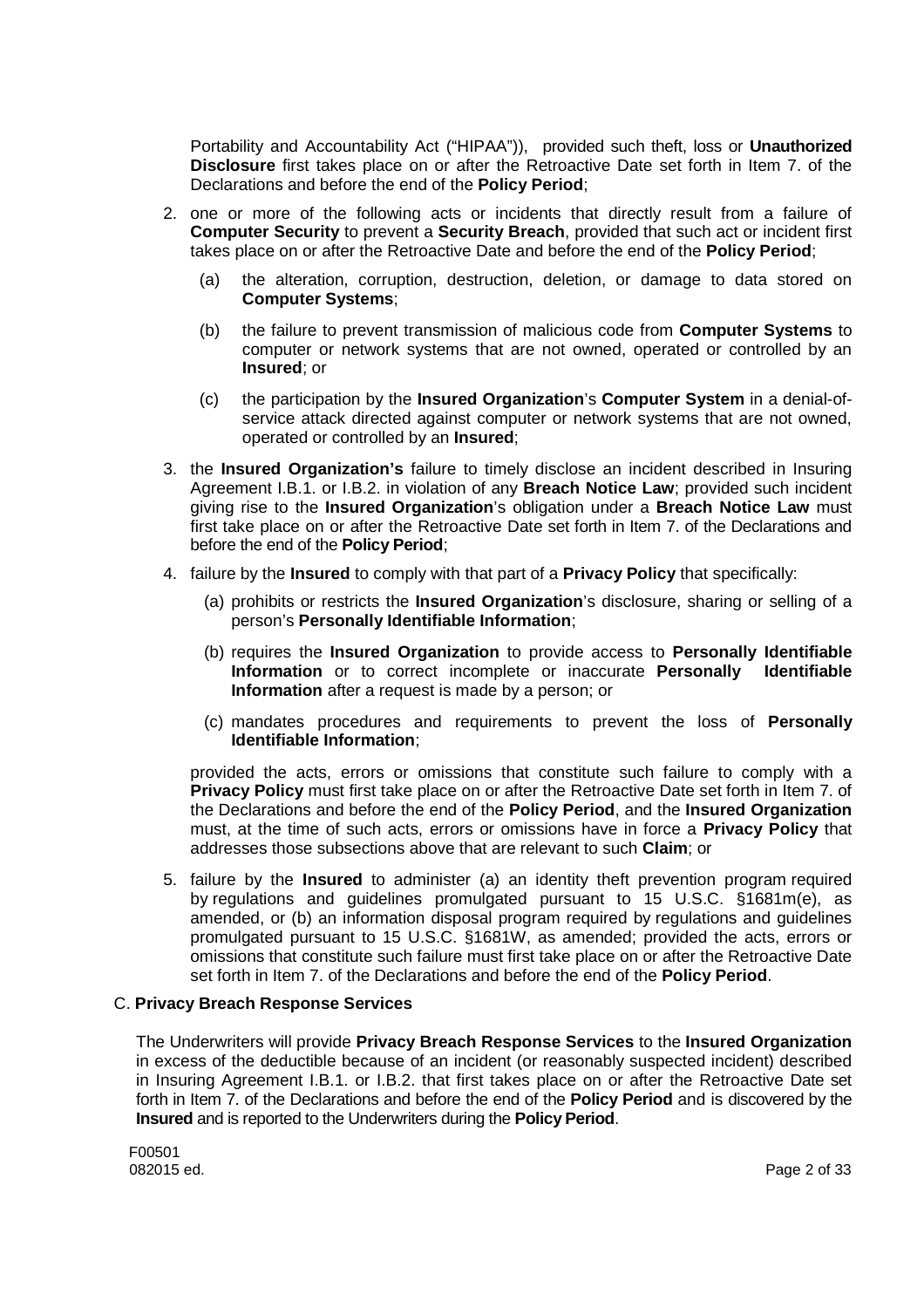**Privacy Breach Response Services** means the following:

- 1. **Computer Expert Services**;
- 2. **Legal Services**;
- 3. **Notification Services** to provide notification to:
	- (a) individuals who are required to be notified by the **Insured Organization** under the applicable **Breach Notice Law**; and
	- (b) in the Underwriters' discretion, to individuals affected by an incident in which their **Personally Identifiable Information** has been subject to theft, loss, or **Unauthorized Disclosure** in a manner which compromises the security or privacy of such individual by posing a significant risk of financial, reputational or other harm to the individual;
- 4. **Call Center Services**;
- 5. **Breach Solution and Mitigation Services**; and
- 6. **Public Relations and Crisis Management Expenses**.

**Privacy Breach Response Services** also includes assistance from the BBR Services Team and access to educational and loss control information at no charge.

**Privacy Breach Response Services** will be provided subject to the terms and conditions of this Policy and the conditions applicable thereto are set forth more fully in the information packet (which may be updated by the Underwriters from time to time) provided with this Policy, and will be subject to the applicable deductibles and limits set forth in the Declarations, and shall not include any internal salary or overhead expenses of the **Insured Organization.**

**Privacy Breach Response Services** and the conditions applicable thereto are set forth more fully in the information packet provided with this Policy.

### D. **Regulatory Defense and Penalties**

The Underwriters will pay on behalf of the **Insured Claims Expenses** and **Penalties** in excess of the Deductible, which the **Insured** shall become legally obligated to pay because of any **Claim** in the form of a **Regulatory Proceeding**, first made against any **Insured** during the **Policy Period** or **Extended Reporting Period** (if applicable) and reported in writing to the Underwriters during the **Policy Period** or as otherwise provided in Clause XI. of this Policy, resulting from a violation of a **Privacy Law** and caused by an incident described in Insuring Agreement I.B.1., I.B.2. or I.B.3. that first takes place on or after the Retroactive Date set forth in Item 7. of the Declarations and before the end of the **Policy Period**.

### E. **PCI Fines, Expenses and Costs**

The Underwriters will indemnify the **Insured** for **PCI Fines, Expenses and Costs**, in excess of the Deductible, which the **Insured** shall become legally obligated to pay because of a **Claim** first made against any **Insured** during the **Policy Period** or **Extended Reporting Period** (if applicable) and reported in writing to the Underwriters during the **Policy Period** or as otherwise provided in Clause XI. of this Policy. Coverage under this Insuring Agreement is sublimited to the amount set forth Item 3.B.1.ii. of the Declarations, and the Underwriters shall have no duty to defend any **Claim** or pay **Claims Expenses** with respect to any **Claim** under this Insuring Agreement.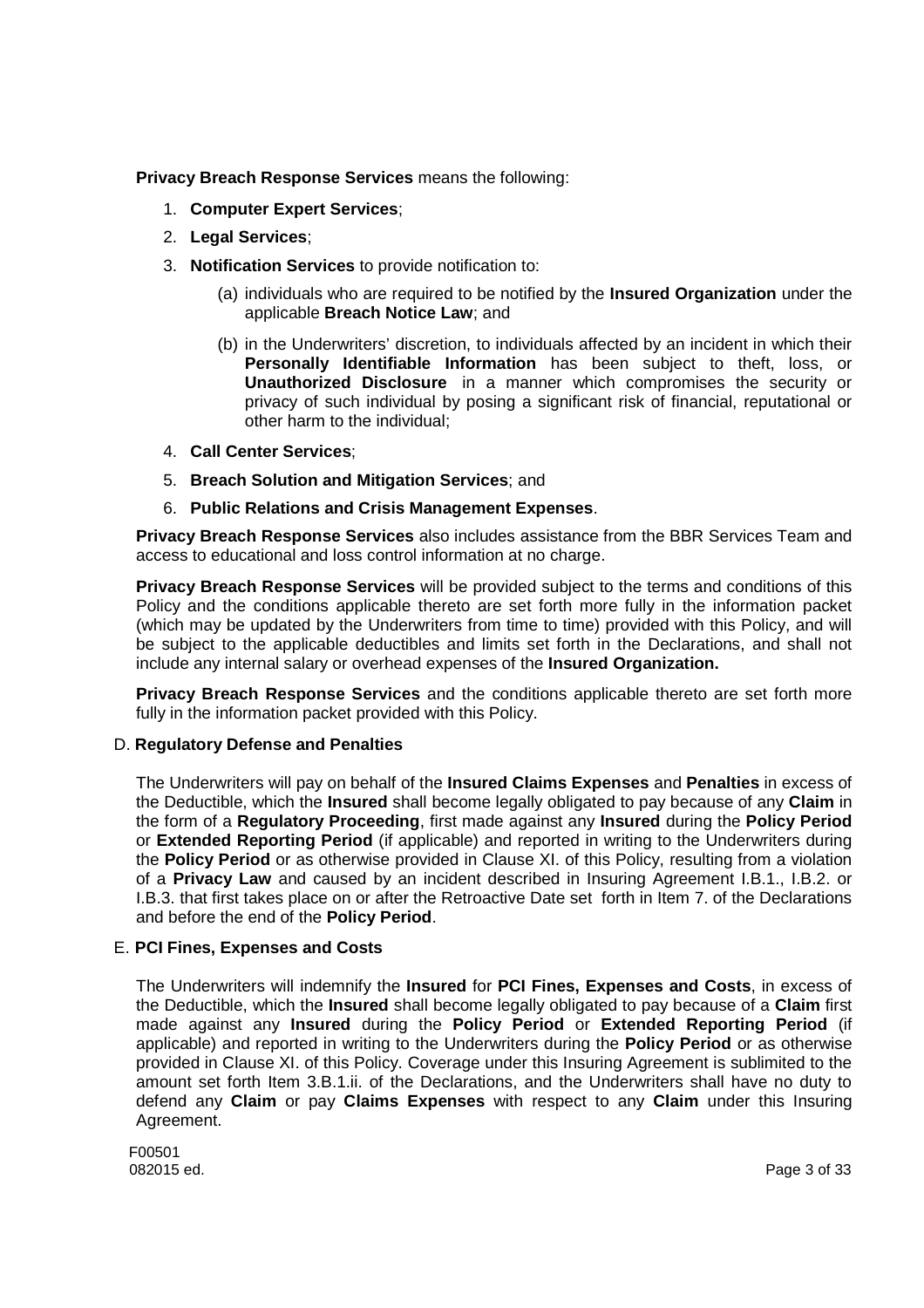## **II. DEFENSE AND SETTLEMENT**

- A. The Underwriters shall have the right and duty to defend the **Insured**, subject to the Limit of Liability and all the provisions, terms and conditions of this Policy:
	- 1. any **Claim** first made against the **Insured** seeking payment under the terms of this insurance, even if any of the allegations of the **Claim** are groundless, false or fraudulent; or
	- 2. under Insuring Agreement I.D., any **Claim** in the form of a **Regulatory Proceeding**.

The Underwriters shall choose defense counsel in conjunction with the **Named Insured**, but in the event of a dispute, the decision of the Underwriters is final.

- B. With respect to any **Claim** against the **Insured** seeking **Damages** or **Penalties** which are payable under the terms of this Policy, the Underwriters will pay **Claims Expenses** incurred with their prior written consent. It is agreed that the Limit of Liability available to pay **Damages** and **Penalties** shall be reduced and may be completely exhausted by payment of **Claims Expenses**. **Damages, Penalties** and **Claims Expenses** shall be applied against the Deductible set forth in Item 4. of the Declarations.
- C. The Underwriters shall have the right to make any investigation they deem necessary, including, without limitation, any investigation with respect to coverage and statements made in the application.
- D. If the **Insured** refuses to consent to any settlement or compromise recommended by the Underwriters and which is acceptable to the claimant and elects to contest the **Claim**, the Underwriters' liability for any **Damages, Penalties** and **Claims Expenses** shall not exceed the amount for which the **Claim** could have been settled, less the remaining Deductible, plus the **Claims Expenses** incurred up to the time of such refusal, or the applicable Limit of Liability, whichever is less, and the Underwriters shall have the right to withdraw from the defense of the **Claim** by tendering control of said defense to the **Insured**. The portion of any proposed settlement or compromise that requires the **Insured** to cease, limit or refrain from actual or alleged infringing or otherwise injurious activity or is attributable to future royalties or other amounts that are not **Damages** (or **Penalties** for **Claims** covered under Insuring Agreement I.D.) shall not be considered in determining the amount for which a **Claim** could have been settled.
- E. Subject to the Limit of Liability of this Policy, the Underwriters shall pay all premiums on bonds to release attachments, all premiums on appeal bonds required in any such defended suit, but without any obligation to apply for or furnish such bonds, all costs taxed against the **Insured** in any suit, all interest accruing after entry of judgment until Underwriters have paid, tendered or deposited in court part of such judgment as does not exceed the Underwriters' Limit of Liability.
- F. Subject to the Limit of Liability of this Policy, the Underwriters shall reimburse the **Insured** for all reasonable expenses, other than loss of earnings, incurred at the Underwriters' request.
- G. It is further provided that the Underwriters shall not be obligated to pay any **Damages, Penalties, PCI Fines, Expenses and Costs** or **Claims Expenses**, or to undertake or continue defense of any **Claim** after the applicable Limit of the Underwriters' Liability has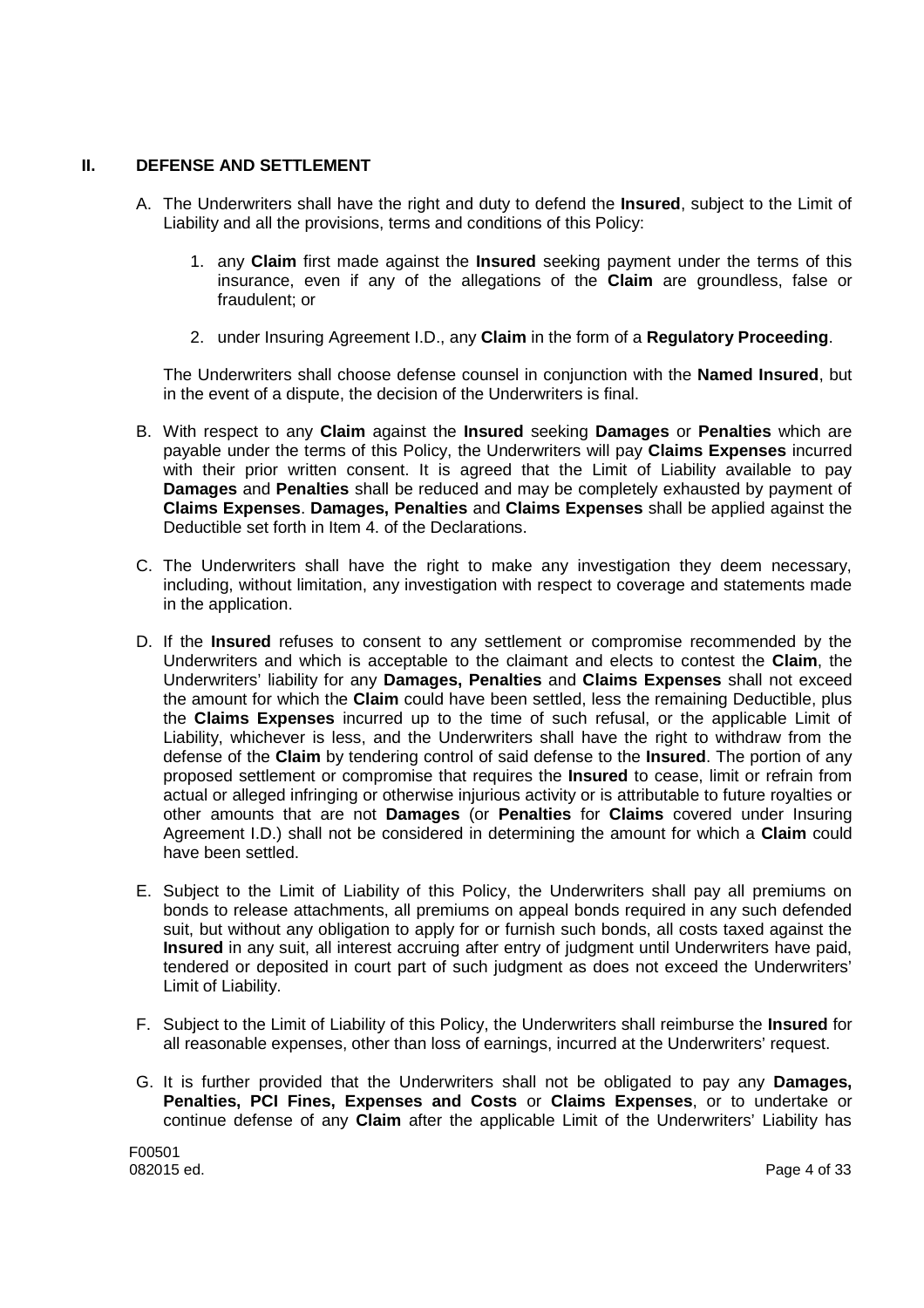been exhausted by payment of **Damages, Penalties, PCI Fines, Expenses and Costs** or **Claims Expenses** or after deposit of the remaining applicable Limit of Liability in a court of competent jurisdiction, and that upon such payment, the Underwriters shall have the right to withdraw from the further defense of the **Claim** by tendering control of said defense to the **Insured**.

### **III. PERSONS INSURED**

Each of the following is an **Insured** under this Insurance to the extent set forth below:

- A. the **Named Insured**;
- B. in relation to Insuring Agreements I.B., I.C., I.D., and I.E., the **Named Insured** and any **Subsidiaries** of the **Named Insured** (together the "**Insured Organization**");
- C. an **Employee** or volunteer worker of the **Named Insured** (or the **Insured Organization** if applicable) but only while acting within the scope of his or her duties as such;
- D. if the **Named Insured** is a joint venture or partnership, any partner or member with respect to his or her liability as such;
- E. if the **Named Insured** is other than an individual, partnership or joint venture, any executive officer, director, stockholder, **Medical Director**, **Manager,** administrator or employed physician of the organization so designated while acting within the scope of his or her duties as such. However, in relation to Insuring Agreements I.A., coverage for any employed physician is contingent on any such employed physician being scheduled in Item 10. of the Declarations.
- F. any person who previously qualified as an **Insured** under E. above prior to the termination of the required relationship with the **Named Insured**, but solely with respect to:
	- 1. in relation to Insuring Agreement I.A., **Professional Services** performed on behalf of the **Named Insured** designated in Item 1. of the Declarations;
	- 2. in relation to Insuring Agreements I.B, I.C, I.D and I.E. the performance of his or her duties as such on behalf of the **Insured Organization**;
- G. in relation to Insuring Agreements I.A., any **Independent Contractor** and/or agent of the **Named Insured**. If the **Independent Contractor** is a physician, in relation to Insuring Agreements I.A., coverage for any contracted physician is contingent on any such contracted physician being scheduled in Item 10. of the Declarations.

This Policy shall not apply:

- 1. to the liability of an **Insured**, if an individual physician, surgeon, osteopath, podiatrist, orthodontist, chiropractor, psychiatrist, psychologist or dentist, for his or her acts, errors or omissions outside the scope of work conducted for or on behalf of the **Named Insured**; or
- 2. to any liability arising out of the conduct of any partnership or joint venture of which the **Insured** is a partner or member and which is not designated in this Policy as a **Named Insured**.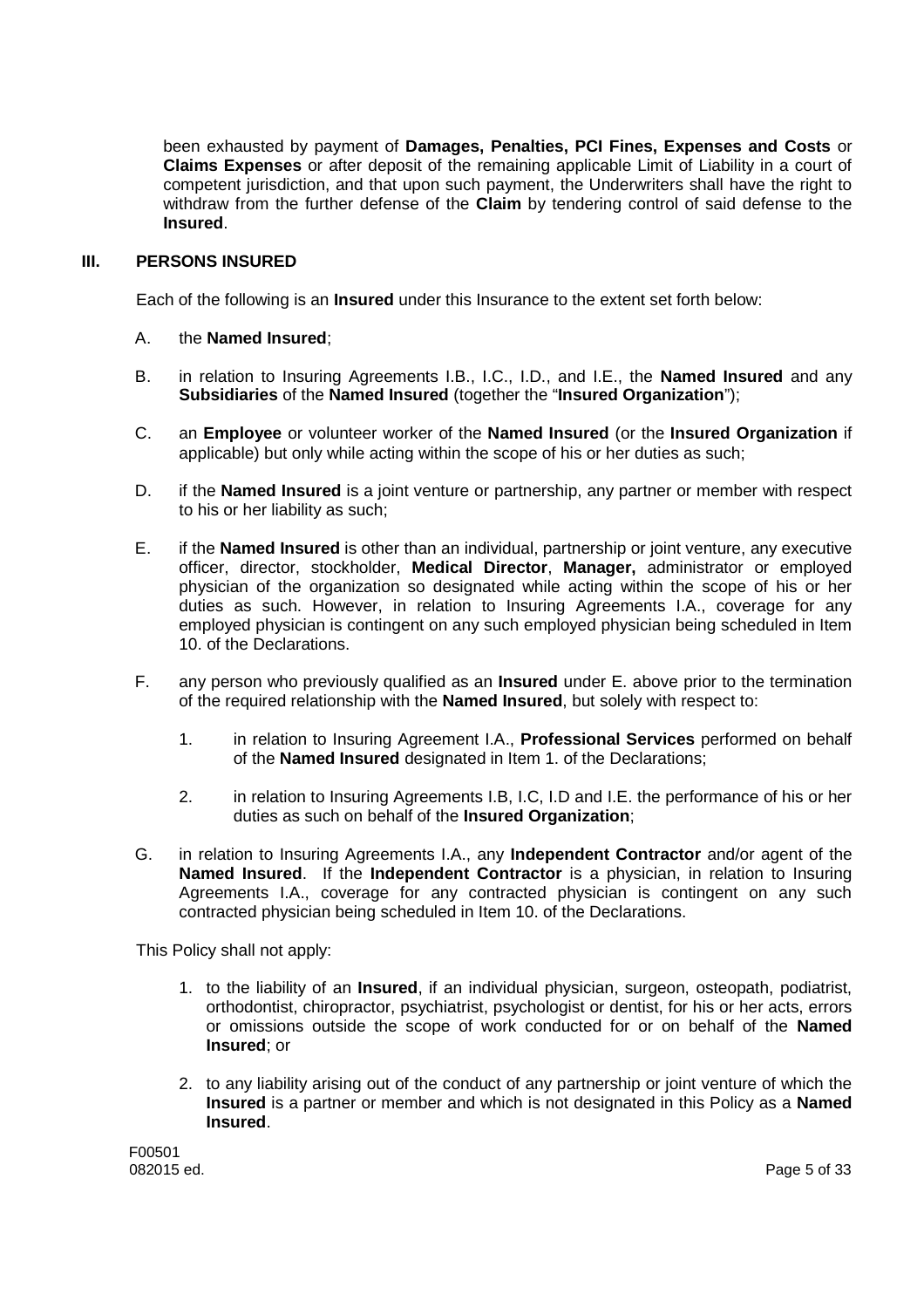## **IV. TERRITORY**

This Insurance applies to **Claims** brought anywhere in the world arising out of negligent acts, errors or omissions, incidents, events or **Loss** which take place anywhere in the world.

## **V. EXCLUSIONS**

## A. **Exclusions applicable to Insuring Agreement I.A. Professional Liability**

The coverage under this Policy does not apply to **Damages** or **Claims Expenses** incurred with respect:

- 1. to any **Claim** arising out of **Personal Injury**, **Property Damage** or **Advertising Liability**, except with respect to **Bodily Injury** arising out of any negligent act, error or omission of any **Insured** in the rendering or failing to render **Professional Services**; provided however, this exclusion shall not apply to any **Claims** for **Personal Injury** to **Patients**;
- 2. to any **Claim** arising out of, or relating to, any liability under any contract or agreement, whether written or oral, unless such liability would have attached to the **Insured** in the absence of such contract or agreement;
- 3. to any **Claim** based upon an express or implied warranty or guarantee, or breach of contract in respect of any agreement to perform work for a fee;
- 4. to any **Claim** arising out of any **Insured's** activities as a trustee, partner, officer, director or **Employee** of any trust, charitable organization, corporation, company or business other than that of the **Named Insured**;
- 5. to any **Claim** arising out of failure to pay any bond, interest on any bond, any debt, financial guarantee or debenture;
- 6. to any **Claim** arising out of any financial or investment advice given, referrals, warranties, guarantees or predictions of future performance made by any **Insured** as regards specific and identifiable investment items including but not limited to personal property, real property, stocks, bonds or securities;
- 7. to any **Claim** arising out of the actual or alleged publication or utterance of libel or slander or other defamatory or disparaging material, or a publication or utterance in violation of an individual's right to privacy;
- 8. to any **Claim** arising out of actual or alleged plagiarism, misappropriation of likeness, breach of confidence, or misappropriation or infringement of any intellectual property right, including patent, trademark, trade secret, trade dress and copyright.
- 9. to any **Claim** for, arising out of, or resulting from any **Insured's** data processing services, including but not limited to:
	- (a) conversion of data from source material into media for processing on the **Insured's** electronic data processing system;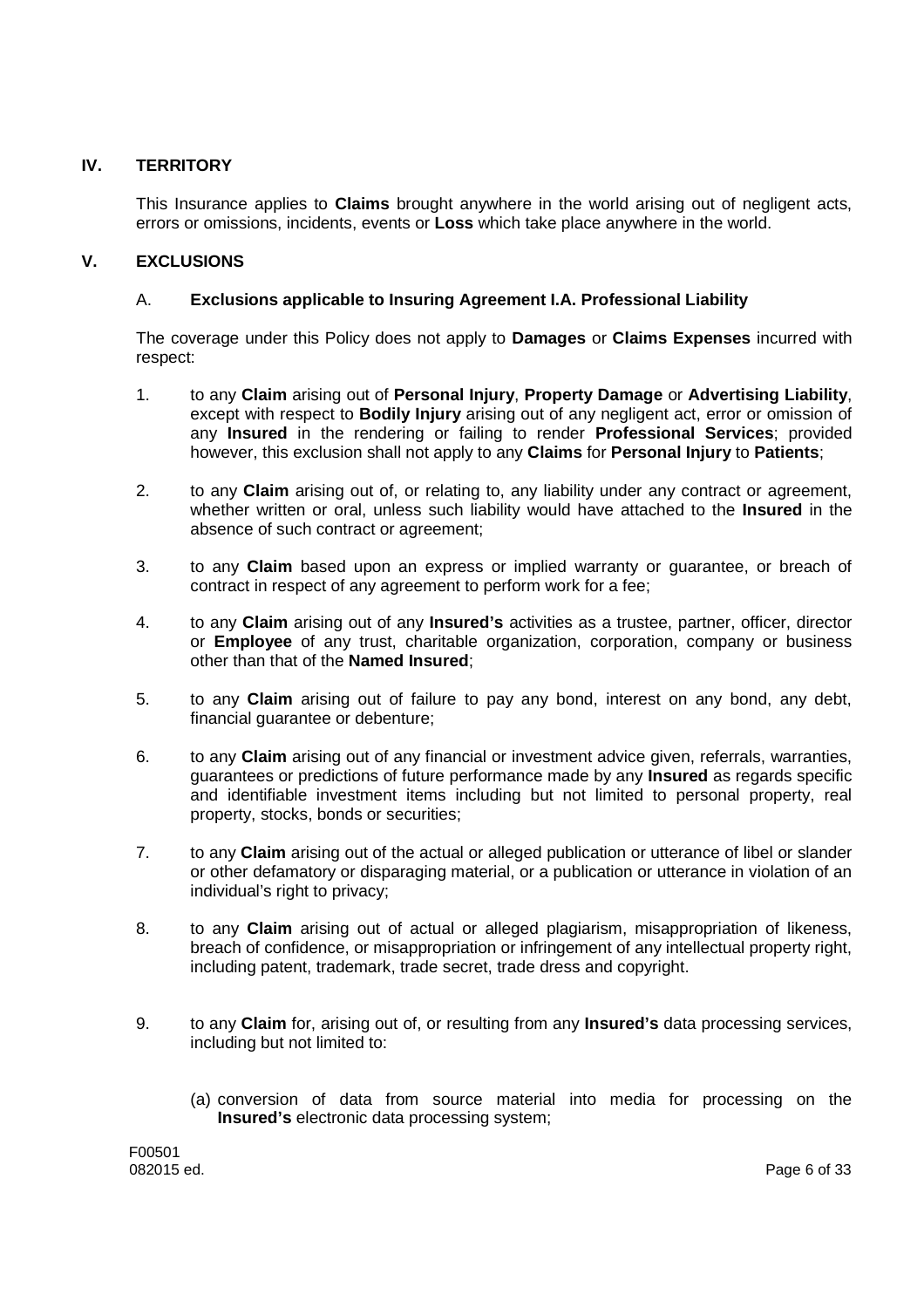- (b) processing of data by the **Insured** on the **Insured's** electronic data processing system; or
- (c) design or formulation of an electronic data processing program or system;
- 10. for, arising out of or resulting from costs of complying with physical modifications to any premises or any changes to the **Insured's** usual business operations mandated by the Americans with Disabilities Act of 1990, including any amendments, or similar federal, state or local law;
- B. **Exclusions applicable to Insuring Agreements I.B., Information Security and Privacy Liability, I.C., Privacy Breach Response Services, I.D., Regulatory Defense and Penalties, and I.E., PCI Fines, Expenses and Costs.**

The coverage under this Insurance does not apply to any **Claim** or **Loss**:

- 1. for, arising out of, or resulting from **Bodily Injury** or **Property Damage**; however, this exclusion does not apply to mental anguish or emotional distress which is covered under Insuring Agreement I.B.;
- 2. for, arising out of, or resulting from any actual or alleged act, error or omission or breach of duty by any director, officer or **Manager** in the discharge of their duty if the **Claim** is brought by the **Named Insured**, a **Subsidiary**, or any principals, directors, officers, **Managers**, stockholders, members or **Employees** of the **Named Insured** or a **Subsidiary** in his or her capacity as such;
- 3. for, arising out of, or resulting from any contractual liability or obligation, or arising out of, or resulting from breach of contract or agreement either oral or written, provided, however, that this exclusion will not apply:
	- (a) only with respect to the coverage provided by Insuring Agreement I.B.1., to any obligation of the **Insured Organization** to maintain the confidentiality or security of **Personally Identifiable Information** or of **Third Party Information**; or
	- (b) to the extent the **Insured** would have been liable in the absence of such contract or agreement;
- 4. for, arising out of, or resulting from any liability or obligation under a **Merchant Services Agreement** except this exclusion does not apply to **PCI Fines, Expenses and Costs** covered under Insuring Agreement I.E., or to **Computer Expert Services** or **Legal Services** covered under Insuring Agreement I.C.;
- 5. for, arising out of, or resulting from:
	- (a) the actual or alleged unlawful collection, acquisition or retention of **Personally Identifiable Information** (except as otherwise covered under Insuring Agreement I.B.5.) or other personal information by, on behalf of, or with the consent or cooperation of the **Insured Organization**; or the failure to comply with a legal requirement to provide individuals with the ability to assent to or withhold assent (e.g. opt-in or opt-out) from the collection, disclosure or use of **Personally Identifiable Information**; provided, that this exclusion shall not apply to the actual or alleged unlawful collection, acquisition or retention of **Personally Identifiable Information** by a person or entity that is not a **Related Party** and without the knowledge of the **Insured Organization**; or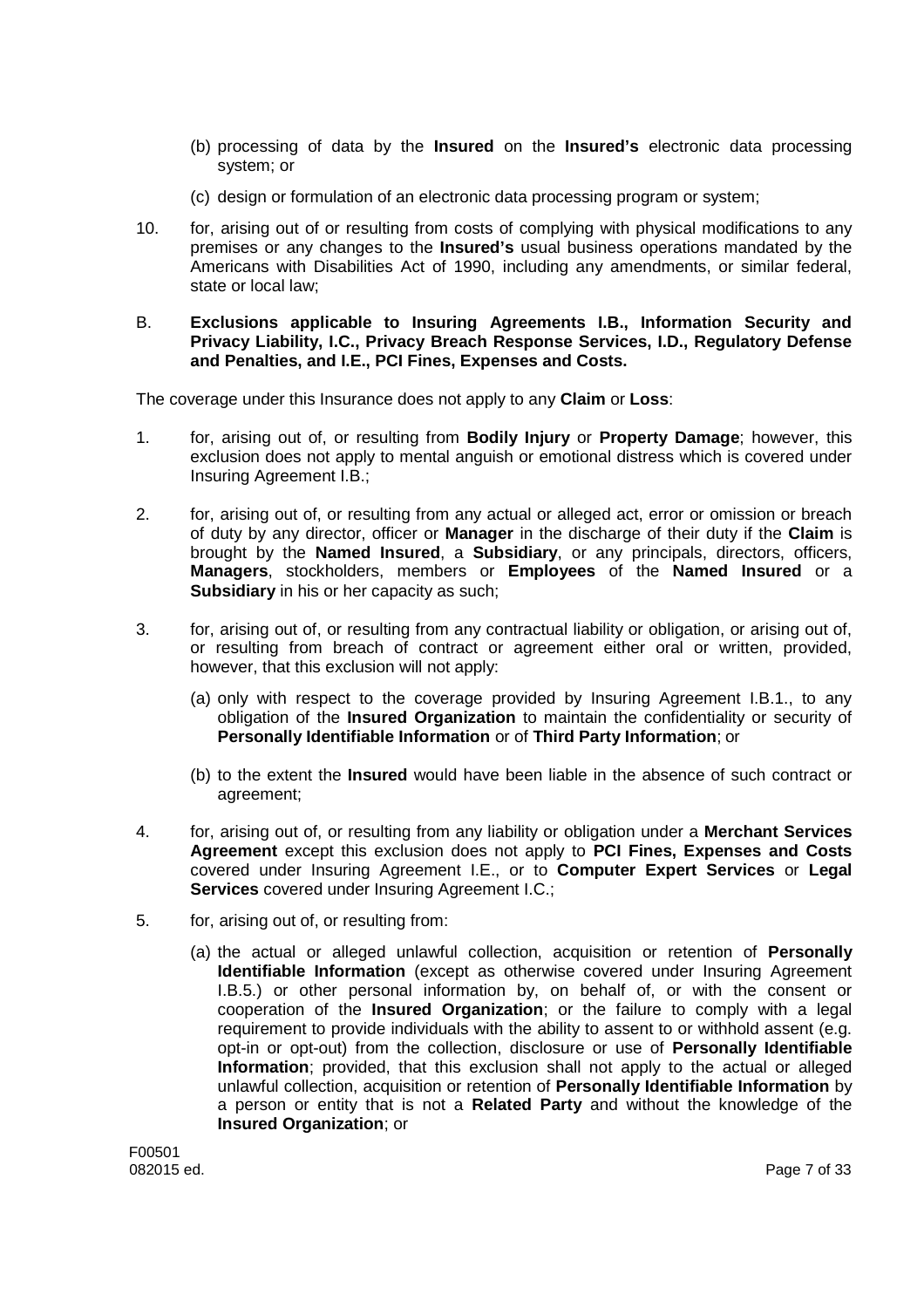- (b) the distribution of unsolicited email, text messages, direct mail, or facsimiles, wiretapping, audio or video recording, or telemarketing, if such distribution, wiretapping or recording is done by or on behalf of the **Insured Organization**;
- 6. for, arising out of, or resulting from any actual or alleged:
	- (a) infringement of patent or patent rights or misuse or abuse of patent;
	- (b) infringement of copyright arising from, or related to software code or software products other than infringement resulting from a theft or **Unauthorized Access or Use** of software code by a person who is not a **Related Party**;
	- (c) use or misappropriation of any ideas, trade secrets or **Third Party Information** (i) by, or on behalf of, the **Insured Organization**, or (ii) by any other person or entity if such use or misappropriation is done with the knowledge, consent or acquiescence of a member of the **Control Group**;
	- (d) disclosure, misuse or misappropriation of any ideas, trade secrets or confidential information that came into the possession of any person or entity prior to the date the person or entity became an **Employee**, officer, director, **Manager**, principal, partner or **Subsidiary** of the **Named Insured**; or
	- (e) under Insuring Agreement I.B.2., theft of or **Unauthorized Disclosure** of data;
- 7. for, arising out of, or resulting from the actual or alleged inaccurate, inadequate or incomplete description of the price of goods, products or services, cost guarantees, cost representations, or contract price estimates, the authenticity of any goods, products or services, or the failure of any goods or services to conform with any represented quality or performance;

### C. **Exclusions applicable to all insuring agreements**

The coverage under this Policy does not apply to any **Claim, Damages**, **Claims Expenses** or **Loss:**

- 1. for, arising out of, or resulting from:
	- (a) any **Claim** made by any business enterprise in which any **Insured** has greater than a fifteen percent (15%) ownership interest or made by any parent company or other entity which owns more than fifteen percent (15%) of the **Named Insured**; or
	- (b) the **Insured's** activities as a trustee, partner, member, **Manager**, officer, director or **Employee** of any employee trust, charitable organization, corporation, company or business other than that of the **Named Insured** or **Subsidiary**;
- 2. for, arising out of, or resulting from any act, error, omission, incident, failure of **Computer Security** or **Security Breach** committed or occurring prior to the inception date of this Policy:
	- (a) if any member of the **Control Group** knew or could have reasonably foreseen that such act, error or omission, incident, failure of **Computer Security**, or **Security Breach** might be expected to be the basis of a **Claim** or **Loss**; or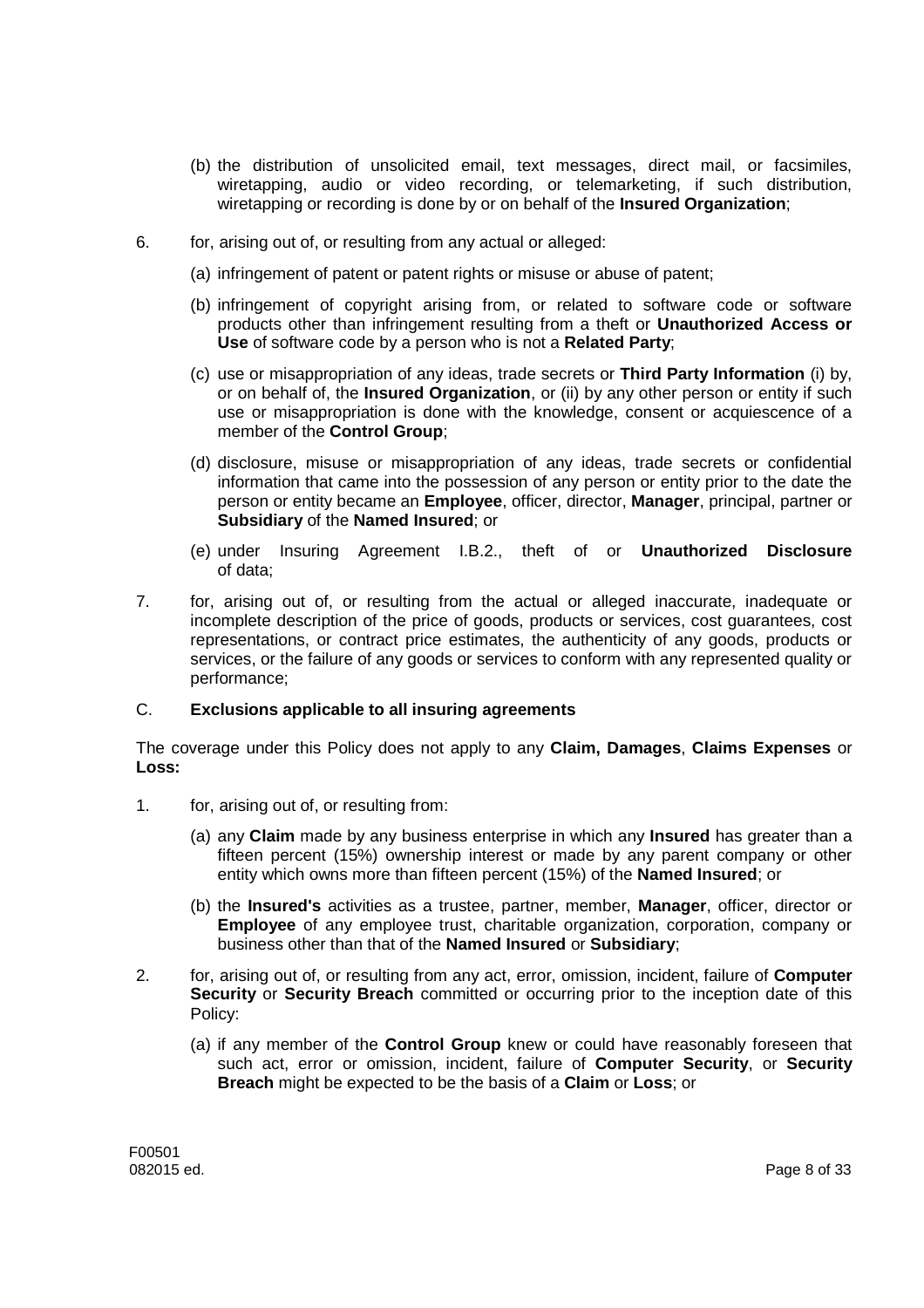- (b) in respect of which any **Insured** has given notice of a circumstance, which might lead to a **Claim** or **Loss**, to the insurer of any other policy in force prior to the Inception Date of this Policy;
- 3. for, arising out of, or resulting from any act, error or omission, incidents or events, failure of **Computer Security** or **Security Breach** which first took place, or is alleged to have taken place, prior to the Retroactive Date as set forth in Item 7. of the Declarations;
- 4. for, arising out of, or resulting from discrimination including but not limited to discriminatory employment practices, allegations of actual or alleged violations of civil rights or acts of discrimination based entirely or in part on the race, gender, pregnancy, national origin, religion, age or sexual orientation;
- 5. for, arising out of, or resulting from any employer-employee relations, policies, practices, acts or omissions, or any actual or alleged refusal to employ any person, or misconduct with respect to **Employees**, whether such **Claim** is brought by an **Employee**, former **Employee**, applicant for employment, or relative or domestic partner of such person; provided, however, that this exclusion shall not apply to an otherwise covered **Claim** under Insuring Agreement I.B.1., I.B.2., or I.B.3. by a current or former **Employee** of the **Insured Organization**; or to the providing of **Privacy Breach Response Services** involving current or former **Employees** of the **Insured Organization**;
- 6. for, arising out of, or resulting from directly or indirectly:
	- (a) the actual, alleged or threatened discharge, dispersal, release or escape or failure to detect the presence of **Pollutants**, provided that this exclusion shall not apply to: (i) **Personal Injury** sustained by any **Patient**, visitor or invitee; and (ii) **Personal Injury** or **Property Damage** arising out of heat, smoke or fumes from a **Hostile Fire**;
	- (b) the manufacture, distribution, sale, resale, rebranding, installation, repair, removal, encapsulation, abatement, replacement or handling of, exposure to or testing for **Pollutants** contained in a product, carried on clothing, inhaled, transmitted in any fashion or found in any form whatsoever; or
	- (c) any governmental or regulatory directive or request that the **Insured** or anyone acting under its direction or control to test for, monitor, clean up, remove, contain, treat, detoxify or neutralize said **Pollutants**;
- 7. for, arising out of, or resulting from the insolvency or bankruptcy of any **Insured** or of any other entity including but not limited to the failure, inability, or unwillingness to pay **Claims**, losses or benefits due to the insolvency, liquidation or bankruptcy of any such individual entity;
- 8. for, arising out of, or resulting from:
	- (a) any conduct, physical act, gesture, or spoken or written words of a sexual or physically violent nature by any **Insured**, including but not limited to, sexual intimacy (whether or not consensual), sexual molestation, sexual act, sexual contact, sexual advances, requests for sexual favors, sexual or physical assault or battery, sexual or physical abuse, sexual harassment or exploitation, or other verbal or physical conduct of a sexual nature; or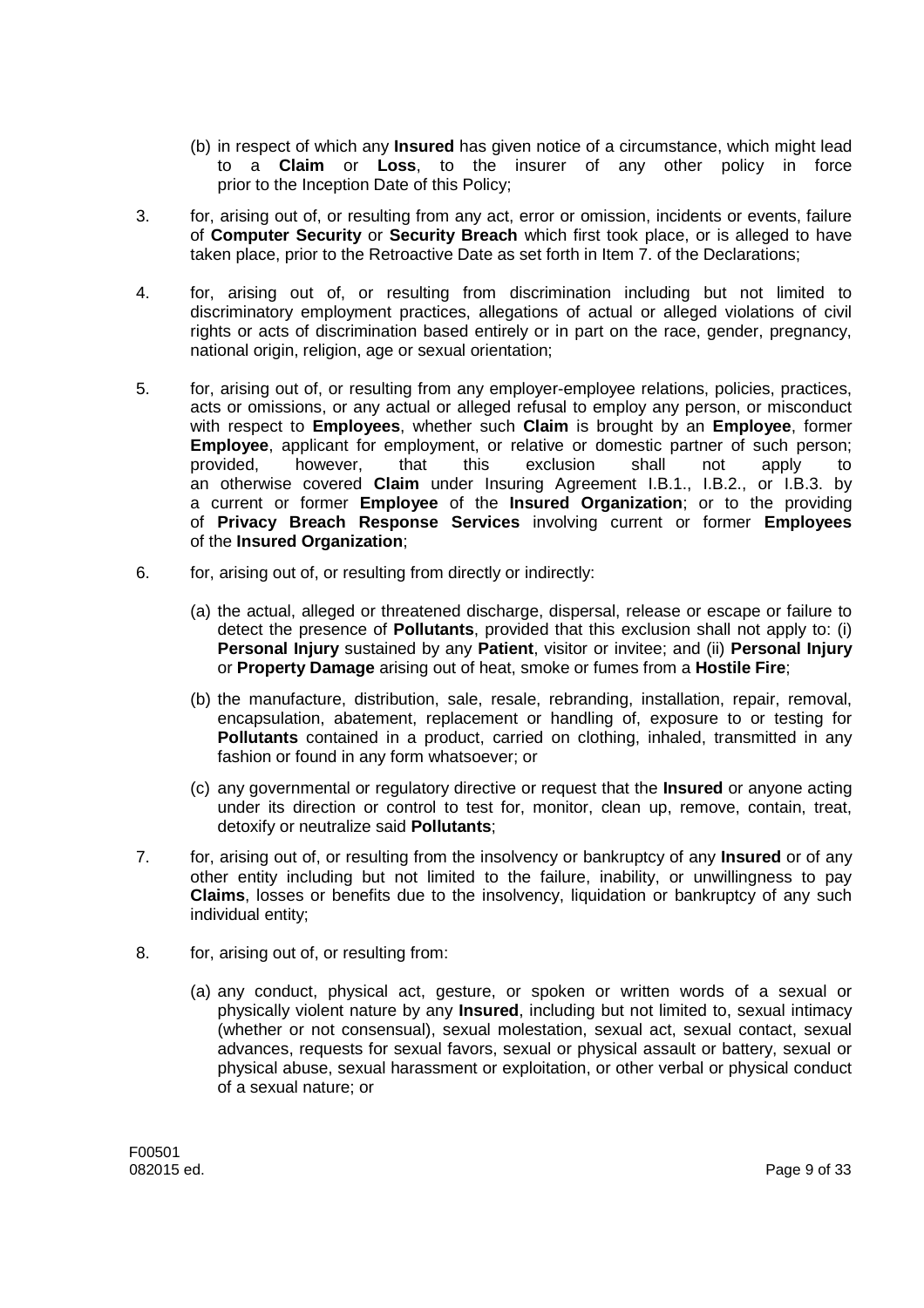(b) the **Insured**'s actual or alleged negligent employment, investigation, supervision, hiring, training or retention of any **Employee, Insured** or person for whom the **Insured** is legally responsible and whose conduct falls within paragraph (a), above.

However, with respect to Insuring Agreement I.A (Professional Liability) only, this exclusion does not apply to:

- (a) any specific individual **Insured** who allegedly committed such misconduct, unless it is judicially determined that the specific individual **Insured** committed the misconduct. If it is judicially determined that the specific individual **Insured** committed the misconduct, the Underwriters will not pay **Damages** or **Claims Expenses**.
- (b) any other **Insured**, unless that **Insured**:
	- i. knew or should have known about the misconduct allegedly committed by the specific individual **Insured**, but failed to prevent or stop it; or
	- ii. knew or should have known that the specific individual **Insured** who allegedly committed the misconduct had a prior history of sexual or physical misconduct.

Underwriters will defend **Claims** alleging such acts until final civil or criminal adjudication.

As used in this exclusion, specific individual **Insured** includes **Employees** and authorized volunteer workers while performing duties related to the conduct of the **Insured**'s business.

- 9. for, arising out of, or resulting from **Personal Injury** to any **Employee** or volunteer worker of the **Insured** arising out of and in the course of his employment by the **Insured**, or under any obligation for which the **Insured** or any carrier as his insurer may be liable, under any Workers' Compensation, Unemployment Compensation, Disability Benefits Law or under any similar law;
- 10. for, arising out of, or resulting from a violation or alleged violation of the Securities Act of 1933 as amended, or the Securities Exchange Act of 1934 as amended, or any State Blue Sky or securities law or similar state of Federal statute and any regulation or order issued pursuant to any of the foregoing statutes.

However, this exclusion does not apply to any otherwise covered **Claim** under Insuring Agreement I.B.1., I.B.2. and I.B.3., or to providing **Privacy Breach Response Services** covered under Insuring Agreement I.C., that results from theft, loss or **Unauthorized Disclosure** of **Personally Identifiable Information**, provided that no member of the **Control Group** participated, or is alleged to have participated or colluded, in such theft, loss or **Unauthorized Disclosure**;

11. for, arising out of, or resulting from the actual or alleged violation of the Racketeer Influenced and Corrupt Organizations Act, 18 U.S.C. §1961 et seq., and any amendments thereto, or any rules or regulations promulgated thereunder;

However, this exclusion does not apply to any otherwise covered **Claim** under Insuring Agreement I.B.1., I.B.2. and I.B.3., or to providing **Privacy Breach Response Services** covered under Insuring Agreement I.C., that results from theft, loss or **Unauthorized Disclosure** of **Personally Identifiable Information**, provided that no member of the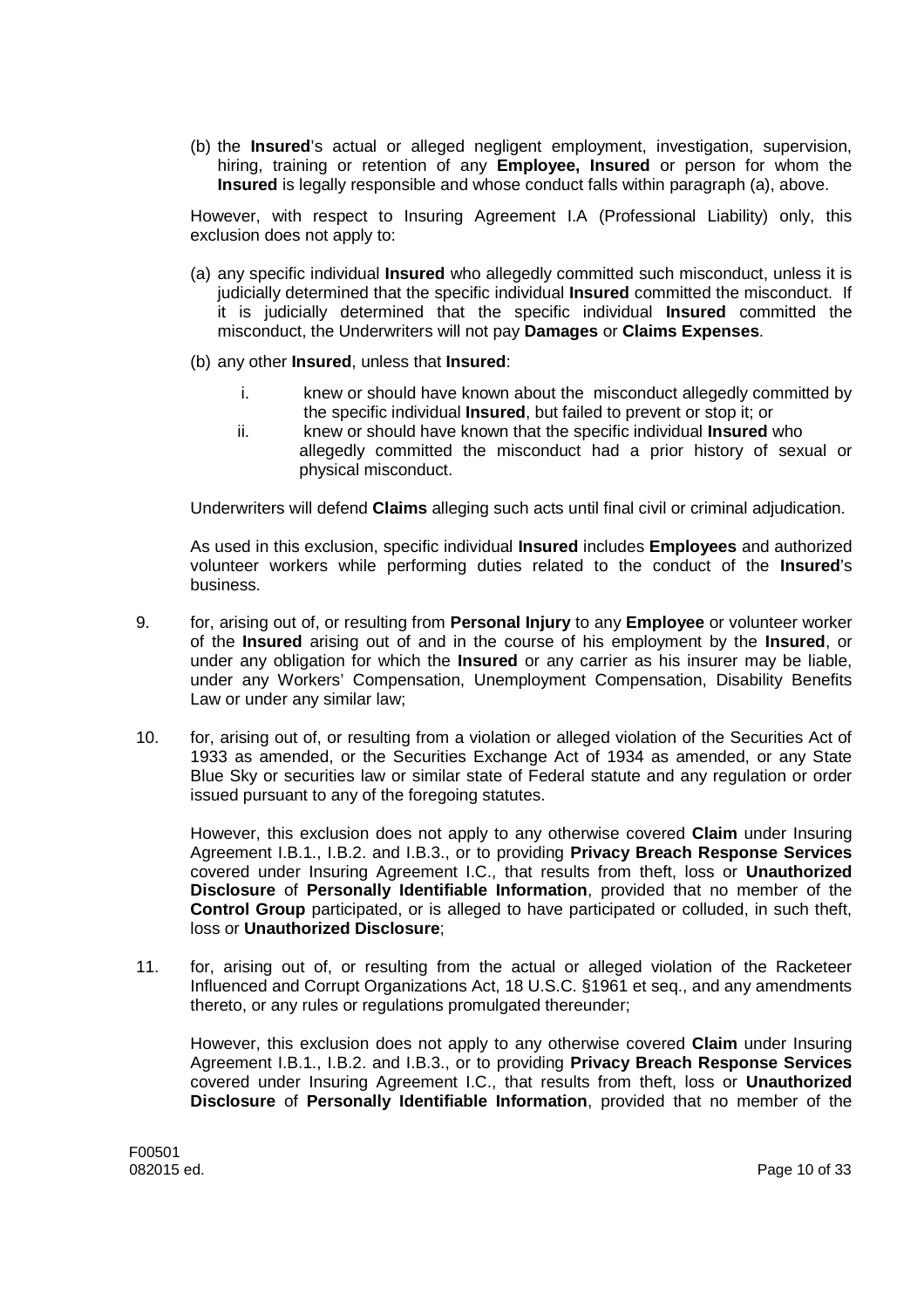**Control Group** participated, or is alleged to have participated or colluded, in such theft, loss or **Unauthorized Disclosure**;

12. for, arising out of, or resulting from any actual or alleged violation of the Fair Labor Standards Act of 1938, the National Labor Relations Act, the Worker Adjustment and Retraining Act of 1988, the Certified Omnibus Budget Reconciliation Act of 1985, the Occupational Safety and Health Act of 1970, any similar law or legislation of any state, province or other jurisdiction, or any amendment to the above law or legislation, or any violation of any order, ruling or regulation issued pursuant to the above laws or legislation.

However, this exclusion does not apply to any otherwise covered **Claim** under Insuring Agreement I.B.1,, I.B.2, and I.B.3,, or to providing **Privacy Breach Response Services** covered under Insuring Agreement I.C., that results from theft, loss or **Unauthorized Disclosure** of **Personally Identifiable Information**, provided that no member of the **Control Group** participated, or is alleged to have participated or colluded, in such theft, loss or **Unauthorized Disclosure**;

- 13. for, arising out of, or resulting from any actual or alleged acts, errors, or omissions related to any of the **Insured's** pension, healthcare, welfare, profit sharing, mutual or investment plans, funds or trusts, including but not limited to any violation of any provision of the Employee Retirement Income Security Act of 1974 (ERISA) or any similar federal law or legislation, or similar law or legislation of any state, province or other jurisdiction, or any amendment to ERISA or any violation of any regulation, ruling or order issued pursuant to ERISA or such similar laws or legislation; however this exclusion does not apply to any otherwise covered **Claim** under Insuring Agreement I.B.1., I.B.2., or I.B.3., or to the providing of **Privacy Breach Response Services** under Insuring Agreement I.C., that results from a theft, loss or **Unauthorized Disclosure** of **Personally Identifiable Information**, provided that no member of the **Control Group** participated, or is alleged to have participated or colluded, in such theft, loss or **Unauthorized Disclosure**;
- 14. for, arising out of, or resulting from any criminal, dishonest, fraudulent, or malicious act, error or omission, any intentional **Security Breach**, intentional violation of a **Privacy Policy**, or intentional or knowing violation of the law, if committed by such **Insured**, or by others if the **Insured** colluded or participated in any such conduct or activity; provided this Policy shall apply to **Claims Expenses** incurred in defending any such **Claim** alleging the foregoing until such time as there is a final adjudication, judgment, binding arbitration decision or conviction against the **Insured**, or written admission by the **Insured**, establishing such conduct, or a plea of *nolo contendere* or no contest regarding such conduct, at which time the **Named Insured** shall reimburse the Underwriters for all **Claims Expenses** incurred defending the **Claim** and the Underwriters shall have no further liability for **Claims Expenses**;

provided further, that this exclusion shall not apply with respect to a **Claim** or **Loss** against a specific **Insured** if (i) such **Insured** did not personally commit, participate in or know about any act, error, omission, incident or event giving rise to such **Claim** or **Loss**, and (ii) no act, error, omission, incident or event giving rise to such **Claim** or **Loss** was known to any present or former member of the **Control Group** at the time of or prior to its commission or occurrence;

15. for, arising out of, any of or resulting from the following: (1) trading losses, trading liabilities or change in value of accounts; any loss, transfer or theft of monies, securities or tangible property of others in the care, custody or control of the **Insured;** (2) the monetary value of any transactions or electronic fund transfers by or on behalf of the **Insured** which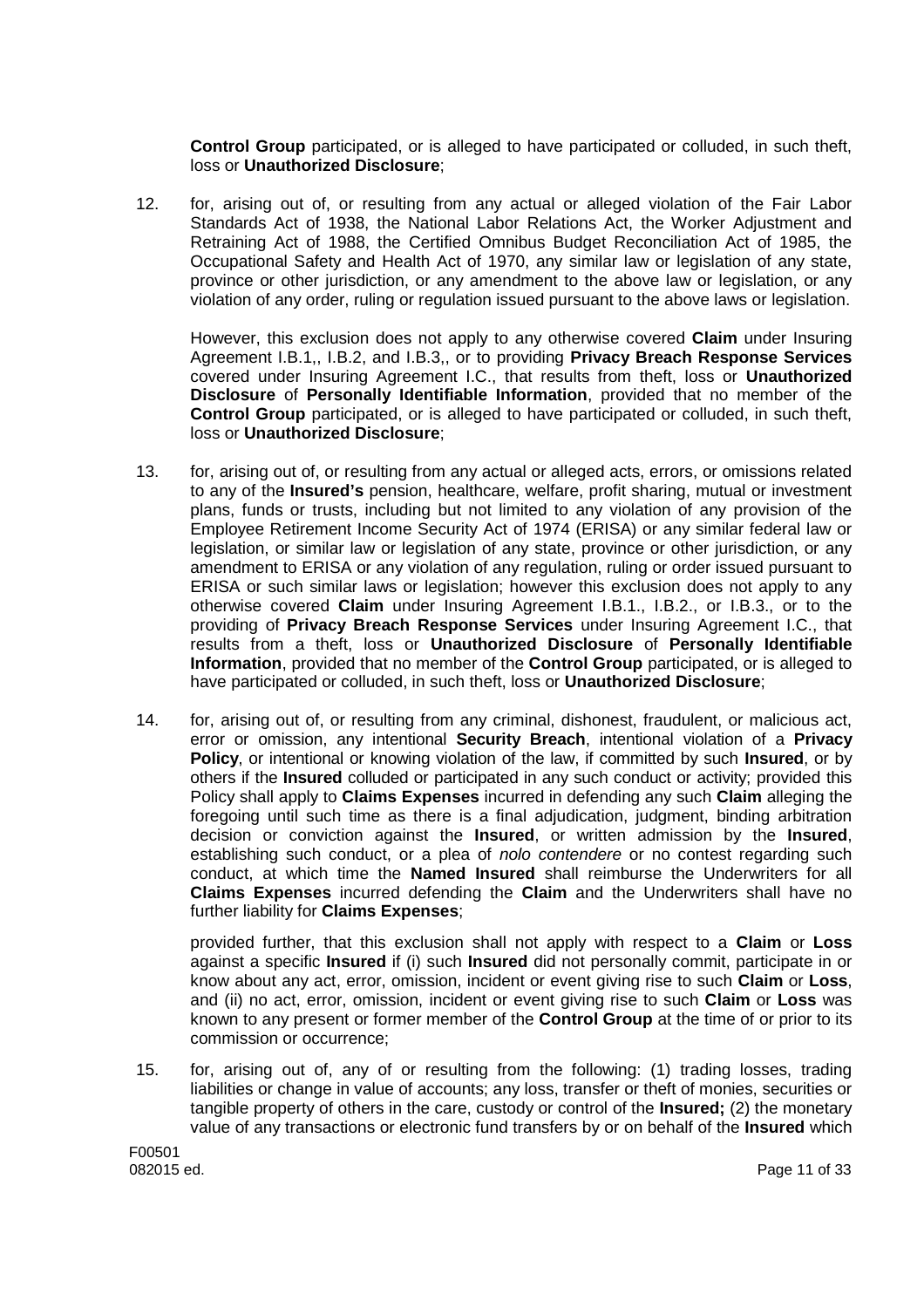is lost, diminished, or damaged during transfer from, into or between accounts; or (3) the value of coupons, price discounts, prizes, awards, or any other valuable consideration given in excess of the total contracted or expected amount;

- 16. for, arising out of, or resulting from any actual or alleged violation of any federal, state, or local anti-trust, restraint of trade, unfair competition, consumer protection or price fixing law, or any rules or regulations promulgated thereunder; however, to the extent a **Claim** alleges both professional negligence and any of the above excluded enumerated offenses, Underwriters and the **Insured** will use their best efforts to reach a fair allocation between covered and uncovered **Damages**;
- 17. for, arising out of, or resulting from any actual or alleged false, deceptive or unfair trade practices; provided however this exclusion does not apply to:
	- (a) any **Claim** covered under Insuring Agreements I.B.1., I.B.2., I.B.3. or I.D.; or
	- (b) the providing of **Privacy Breach Response Services** covered under Insuring Agreement I.C.,

that results from a theft, loss or **Unauthorized Disclosure** of **Personally Identifiable Information** provided that no member of the **Control Group** participated or is alleged to have participated or colluded in such theft, loss or **Unauthorized Disclosure**;

- 18. caused directly or indirectly, in whole or in part, by:
	- (a) any fungus(es) or spore(s);
	- (b) any substance, vapor or gas produced by or arising out of any fungus(es) or spore(s); or
	- (c) any materials, product, building component, building or structure that contains, harbors, nurtures or acts as a medium for any fungus(es) or spore(s);

regardless of any other cause, event, material, product and/or building component that contributed concurrently or in any sequence to that injury or **Damages**.

For the purposes of this exclusion, the following Definitions are added:

"Fungus(es)" includes, but is not limited to, any form of mold, mushroom or mildew.

"Spore(es)" mean any reproductive body produced by or arising out of any fungus(es).

This exclusion shall not apply to **Claims** arising from medical research activities that would otherwise be covered hereunder;

19. for, arising out of, or resulting from any action or proceeding brought by or on behalf of any federal, state or local governmental, regulatory or administrative entity or agency, or foreign governmental entity, regardless of the name in which such action or proceeding is brought, including, but not limited to, The Federal Trade Commission, The Federal Communications Commission, the Health Insurance Portability and Accountability Act of 1996, the Social Security Act, 42 U.S.C. §1320a, et. seq., or any other state, federal, local or foreign governmental entity, or similar state or federal statute, regulation or executive order promulgated thereunder.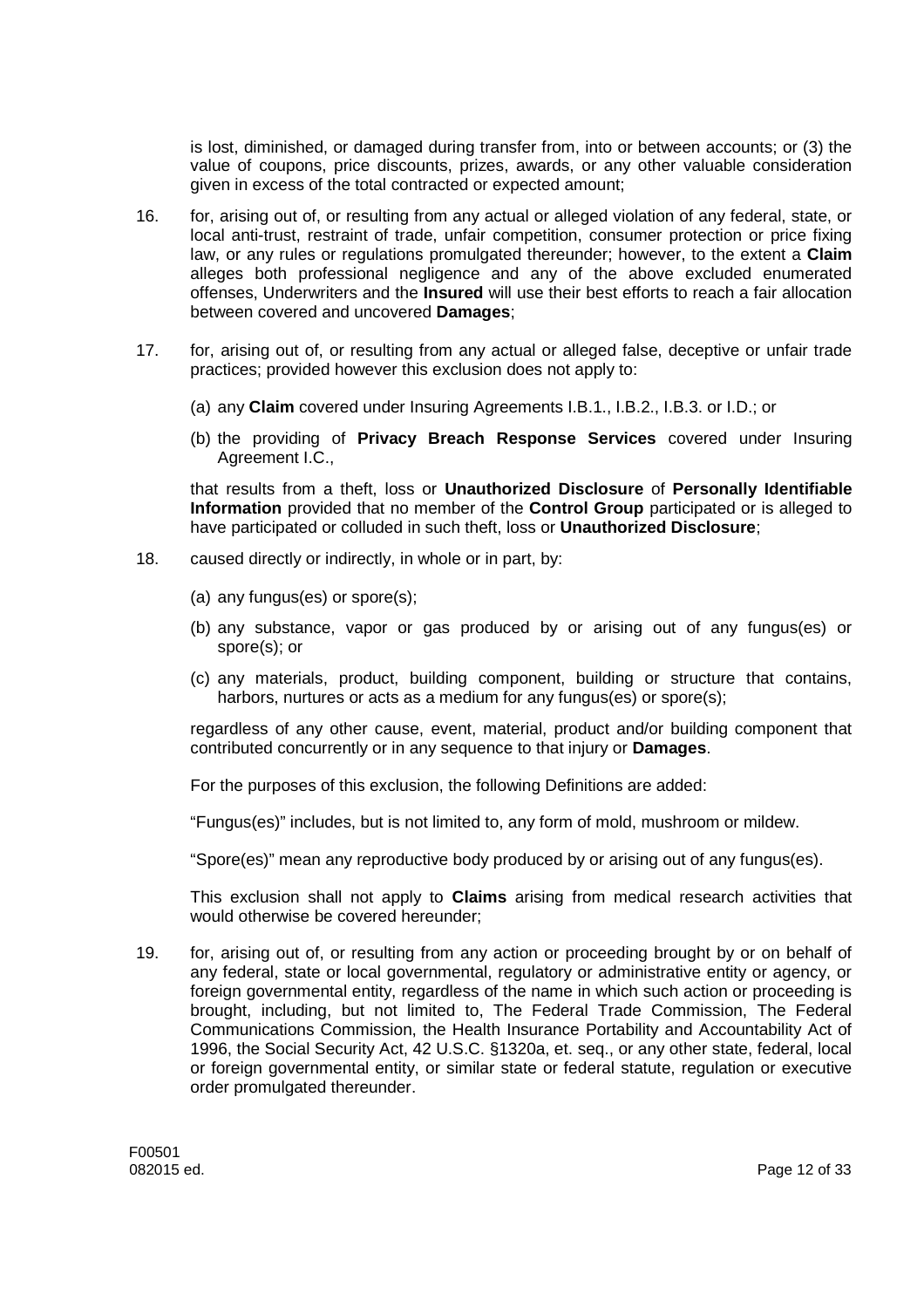However, this exclusion shall not apply to an otherwise covered **Claim** under Insuring Agreement I.D. or to providing of **Privacy Breach Response Services** under Insuring Agreement I.C., to the extent such services are legally required to comply with a **Breach Notice Law**;

- 20. for, arising out of, or resulting from any **Named Insured's Products** manufactured, handled, sold or distributed in knowing or willful violation of any Federal or State law, statute, ordinance or regulation;
- 21. for, arising out of, or resulting from the manufacture, handling, sale or distribution of Phenylpropanolamine, Phenylpropanolamine Hydrochloride, PPA or any product or drug containing any of these substances;
- 22. for, arising out of, or resulting from the willful non-compliance of any **Insured** with any Food and Drug Administration (FDA) rules, regulations, and statutes found at Food and Drugs, 21 C.F.R. Chapter 1 § 1.1 to § 1299, as amended and revised, or treating a **Patient** with any drugs, medical devices, biologics or radiation-emitting products that have been disapproved or not yet approved by the FDA;
- 23. for, arising out of, or resulting from any **Insured** gaining any profit, remuneration or advantage to which such **Insured** was not legally entitled;
- 24. against any **Subsidiary** designated in the Declarations or its past, present, or future **Employees**, directors, officers, trustees, review board or committee members, or volunteers acting in their capacity as such, which are based upon, arise out of, directly or indirectly result from, are in consequence of, or in any way involve any fact, circumstance, situation, transaction, event, or negligent acts, errors or omissions or series of facts, circumstances, situations, transactions, events or negligent acts, errors or omissions happening before the date such entity became a **Subsidiary**;
- 25. relating to, or arising out of, asbestos, silica or lead;
- 26. associated with implementation of any compliance program or any policies, procedures or practices relating to participation as a provider of medical services to a managed care organization or under a healthcare benefit program, whether initiated voluntarily or pursuant to direction by, order of, or in settlement with a government body, hospital, healthcare facility or managed care organization:
- 27. for, arising out of, or resulting from any actual or alleged: (1) failure to obtain, effect, or maintain any form, policy, plan or program of insurance, stop loss or provider excess coverage, reinsurance, self-insurance, suretyship, or bond; (2) commingling, mishandling of or liability to pay, collect or safeguard funds; or (3) failure to collect or pay premiums, commissions, brokerage charges, fees or taxes;
- 28. due to war, whether or not declared, civil war, insurrection, rebellion or revolution or to any act or condition incident to any of the foregoing;
- 29. for, arising out of, or resulting from any loss, damage, or cost or expense of whatsoever nature directly or indirectly caused by, resulting from happening through, arising out of or in connection with any act of terrorism, regardless of any other cause contributing concurrently or in any other sequence to the loss, damage, cost or expense.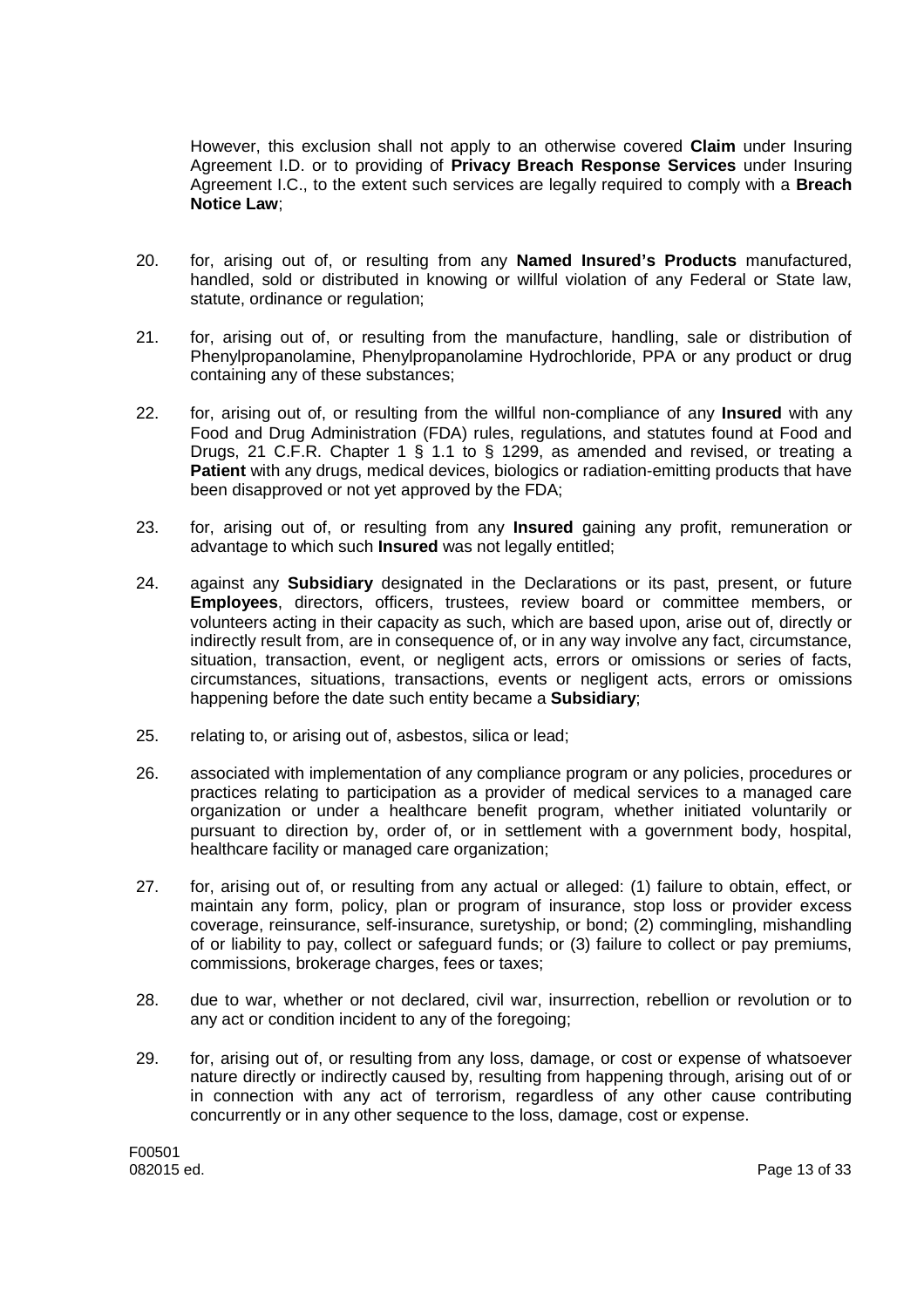For the purpose of this exclusion, terrorism means an act or threat of violence or an act harmful to human life, tangible or intangible property or infrastructure with the intention or effect to influence any government or to put the public or any section of the public in fear. In any action, suit or other proceedings where the Underwriters allege that by reason of this exclusion, a loss, damage, cost or expense in not covered by this Policy, the burden of proving that such loss, damage, cost or expense is covered shall be upon the **Insured**.

In the event any portion of this exclusion is found to be invalid or unenforceable, the remainder shall remain in full force and effect;

- 30. to any **Claim** brought against any **Insured** by another **Insured** hereunder, provided however this exclusion shall not apply to:
	- (a) **Bodily Injury** sustained by any **Insured** as a recipient of **Professional Services** rendered, or failing to be rendered, by any other **Insured**;
	- (b) an otherwise covered **Claim** under Insuring Agreement I.B.1., I.B.2. or I.B.3. made by a current or former **Employee** of the **Insured Organization**.
- 31. for, arising out of, or resulting from the distribution of unsolicited email, direct mail or facsimiles, or telemarketing;
- 32. for, arising out of, or resulting from the existence, emission or discharge of any electromagnetic field, electromagnetic radiation or electromagnetism that actually or allegedly affects the health, safety or condition of any person, or the environment, or that affects the value, marketability, condition or size of any property, provided this exclusion shall not apply to any **Patient** receiving **Professional Services**.

### **VI. DEFINITIONS**

Wherever used in this Policy, the bolded terms have the meaning provided:

- A. **Advertising Liability** means injury arising out of one or more of the following, committed in the course of the **Insured's** advertising activities:
	- 1. libel, slander or defamation;
	- 2. infringement of copyright, title, slogan, trade dress, trade mark or advertising idea;
	- 3. piracy or idea misappropriation under an implied contract; or
	- 4. invasion of right of privacy, subject always to exclusion V.C.19.
- B. **Bodily Injury** means physical injury (including death at any time resulting therefrom), mental injury, mental illness, mental anguish, humiliation, emotional distress, shock, sickness, disease or disability.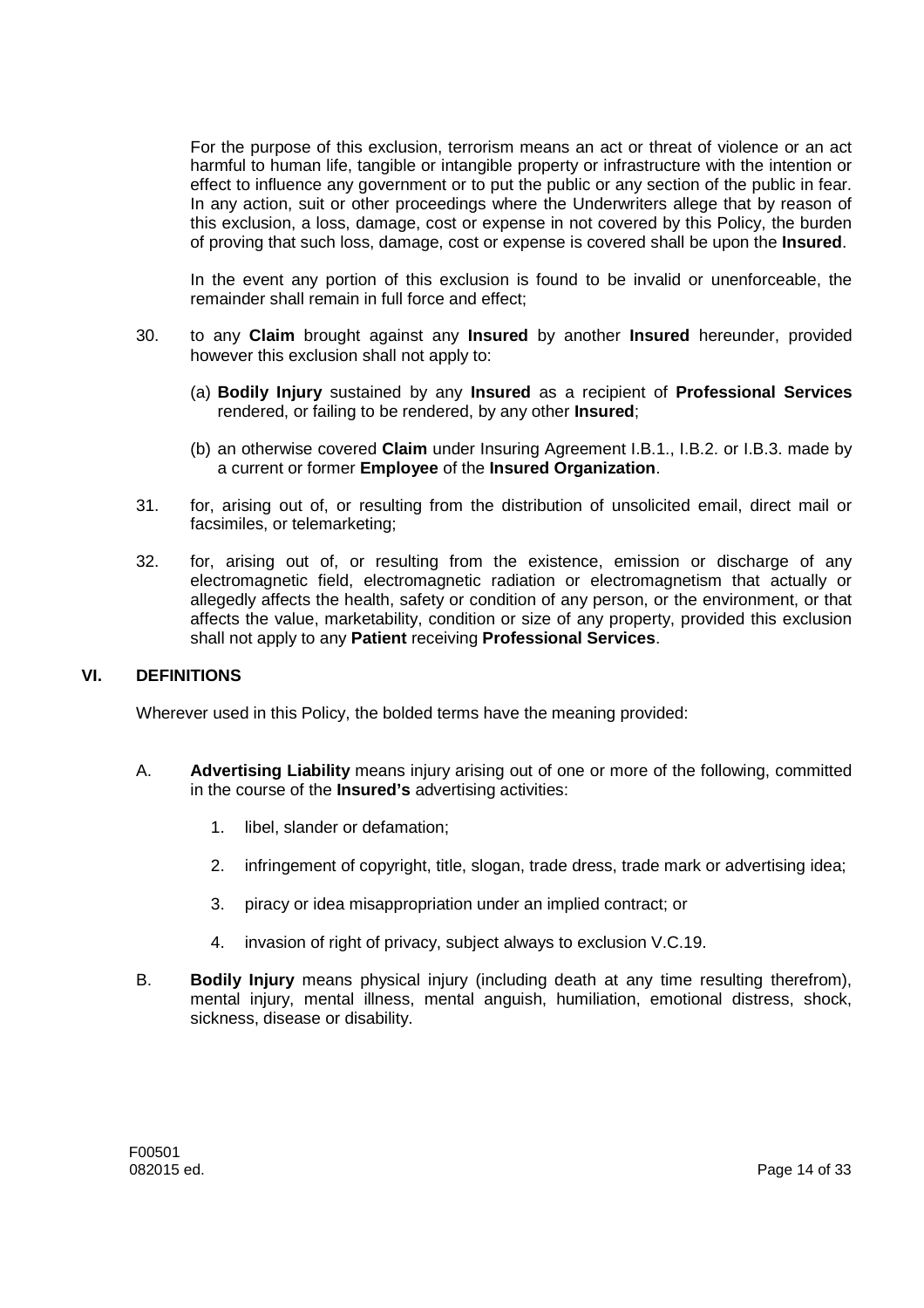## C. **Breach Notice Law** means:

- 1. any United States federal, state, or territory statute or regulation that requires notice to persons whose **Personally Identifiable Information** was accessed or reasonably may have been accessed by an unauthorized person;
- 2. any Canadian national, provincial, or territory statute or regulation that requires notice to persons whose **Personally Identifiable Information** was accessed or reasonably may have been accessed by an unauthorized person; and
- 3. a foreign statute or regulation that requires notice to persons whose **Personally Identifiable Information** was accessed or reasonably may have been accessed by an unauthorized person.
- D. **Breach Resolution and Mitigation Services** means a credit monitoring, identity monitoring or other solution selected from the products listed in the information packet provided with this Policy and offered to **Notified Individuals**. The product offered to **Notified Individuals** will be selected by the Underwriters in consultation with the **Insured Organization** and in accordance with the guidance provided in the Breach Resolution and Mitigation section of the information packet provided with this Policy.

The product offer will be included in the communication provided pursuant to Insuring Agreement I.B.3.

E. **Call Center Services** means the provision of a call center to answer calls during standard business hours for a period of ninety (90) days following notification (or longer if required by applicable law or regulation) of an incident pursuant to Insuring Agreement I.B.3 (Notification Services). Such notification shall include a toll free telephone number that connects to the call center during standard business hours. Call center employees will answer questions about the incident from **Notified Individuals** and will provide information required by HITECH media notice or by other applicable law or regulation. **Call Center Services** will include up to 10,000 calls per day and will be provided in accordance with the terms and conditions set forth in the information packet provided with this Policy. **Call Center Services** will be provided by a service provider selected by the Underwriters in consultation with the **Insured Organization** from the list of service providers in the information packet provided with this Policy.

## F. **Claim** means:

- 1. a written demand received by any **Insured** for money or services, including the service of a suit or institution of regulatory or arbitration proceedings;
- 2. with respect to coverage provided under Insuring Agreement I.D. only, institution of a **Regulatory Proceeding** against any **Insured**;
- 3. a written request or agreement to toll or waive a statute of limitations relating to a potential **Claim** described in paragraph 1. Above; and
- 4. with respect to coverage provided under Insuring Agreement I.B.1. only, a demand received by any **Insured** to fulfill the **Insured Organization's** contractual obligation to provide notice of an incident (or reasonably suspected incident) described in Insuring Agreement I.B.1. pursuant to a **Breach Notice Law**;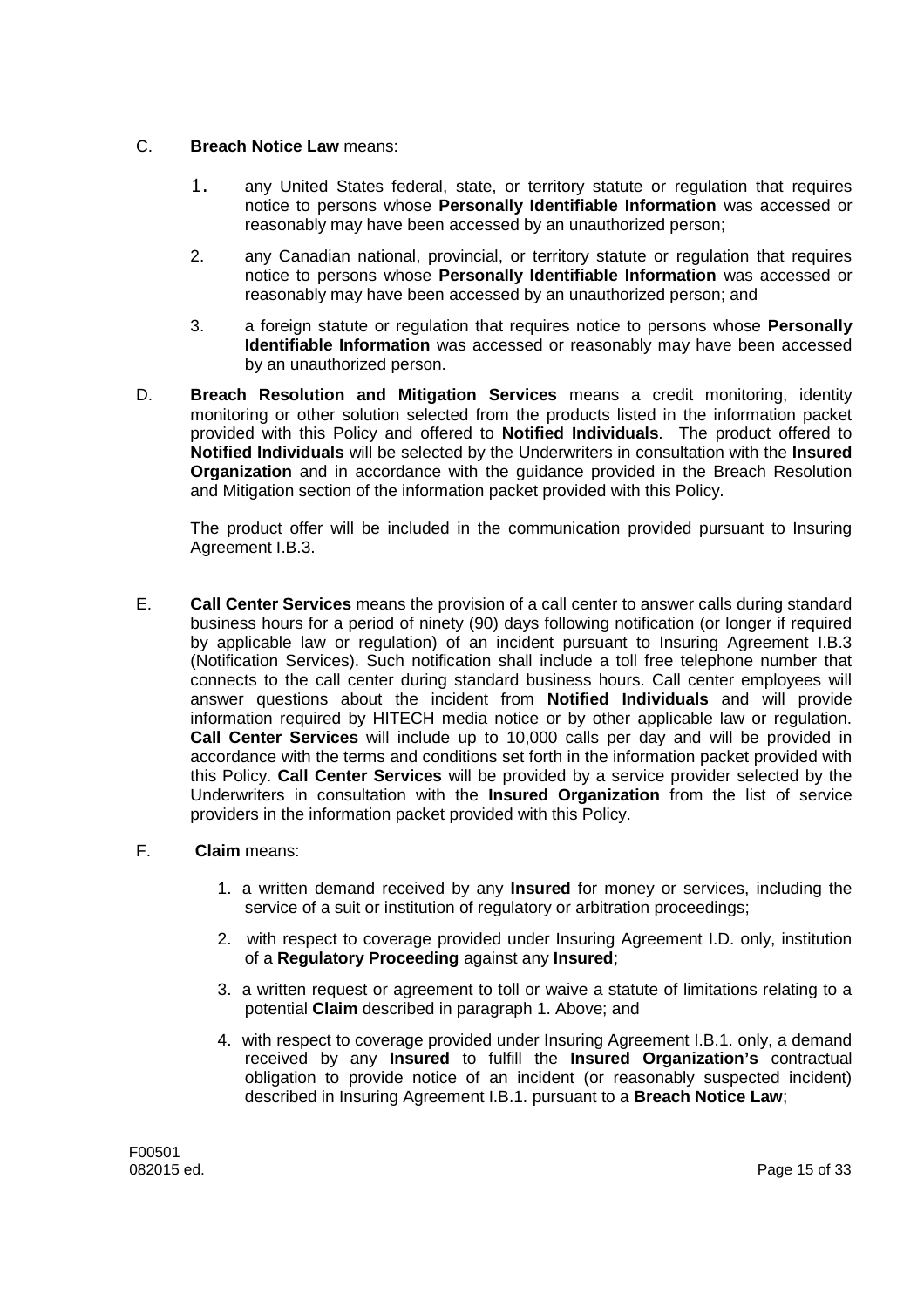Multiple **Claims** arising from the same or a series of related or repeated acts, errors, or omissions or from any continuing acts, errors, omissions or from multiple **Security Breaches** arising from a failure of **Computer Security**, shall be considered a single **Claim** for the purposes of this Policy, irrespective of the number of claimants or **Insureds** involved in the **Claim**. All such **Claims** shall be deemed to have been made at the time of the first such **Claim**.

### G. **Claims Expenses** means:

- 1. reasonable and customary fees charged by an attorney(s) designated and agreed by the Underwriters in consultation with the **Insured**, but subject always to the Underwriters' final decision; and
- 2. all other fees, costs and expenses resulting from the investigation, adjustment, defense and appeal of a **Claim**, or circumstance which might lead to a **Claim,** if incurred by the Underwriters, or by the **Insured** with the written consent of the **Underwriters**
- 3. the premium cost for appeal bonds for covered judgments or bonds to release property used to secure a legal obligation, if required in any **Claim** against an **Insured**; provided the Underwriters shall have no obligation to appeal or to obtain bonds.

**Claims Expenses** does not include any salary, overhead or other charges by the **Insured** for any time spent in cooperating in the defense and investigation of any **Claim** or circumstance which might lead to a **Claim** notified under this insurance, or costs to comply with any regulatory orders, settlements or judgments

## H. **Computer Expert Services** means costs for:

- 1. a computer security expert to determine the existence and cause of an actual or suspected electronic data breach which may require the **Insured Organization** to comply with a **Breach Notice Law** and to determine the extent to which such information was accessed by an unauthorized person or persons; and
- 2. a PCI Forensic Investigator that is approved by the PCI Security Standards Council and is retained by the **Insured Organization** in order to comply with the terms of a **Merchant Services Agreement** to investigate the existence and extent of an actual or suspected compromise of credit card data; and in the Underwriters' discretion, where a computer security expert described in 1. above has not been retained, for a computer security expert to provide advice and oversight in connection with the investigation conducted by the PCI Forensic Investigator; and
- 3. a computer security expert, up to USD 25,000 (which amount is part of and not in addition to the sublimit of coverage stated in Item 3.C.2. of the Declarations), to demonstrate the **Insured**'s ability to prevent a future electronic data breach as required by a **Merchant Services Agreement**.

**Computer Expert Services** will be provided in accordance with the terms and conditions set forth in the information packet provided with this Policy and will be provided by a service provider selected by the **Insured Organization** in consultation with the Underwriters from the list of service providers in the information packet.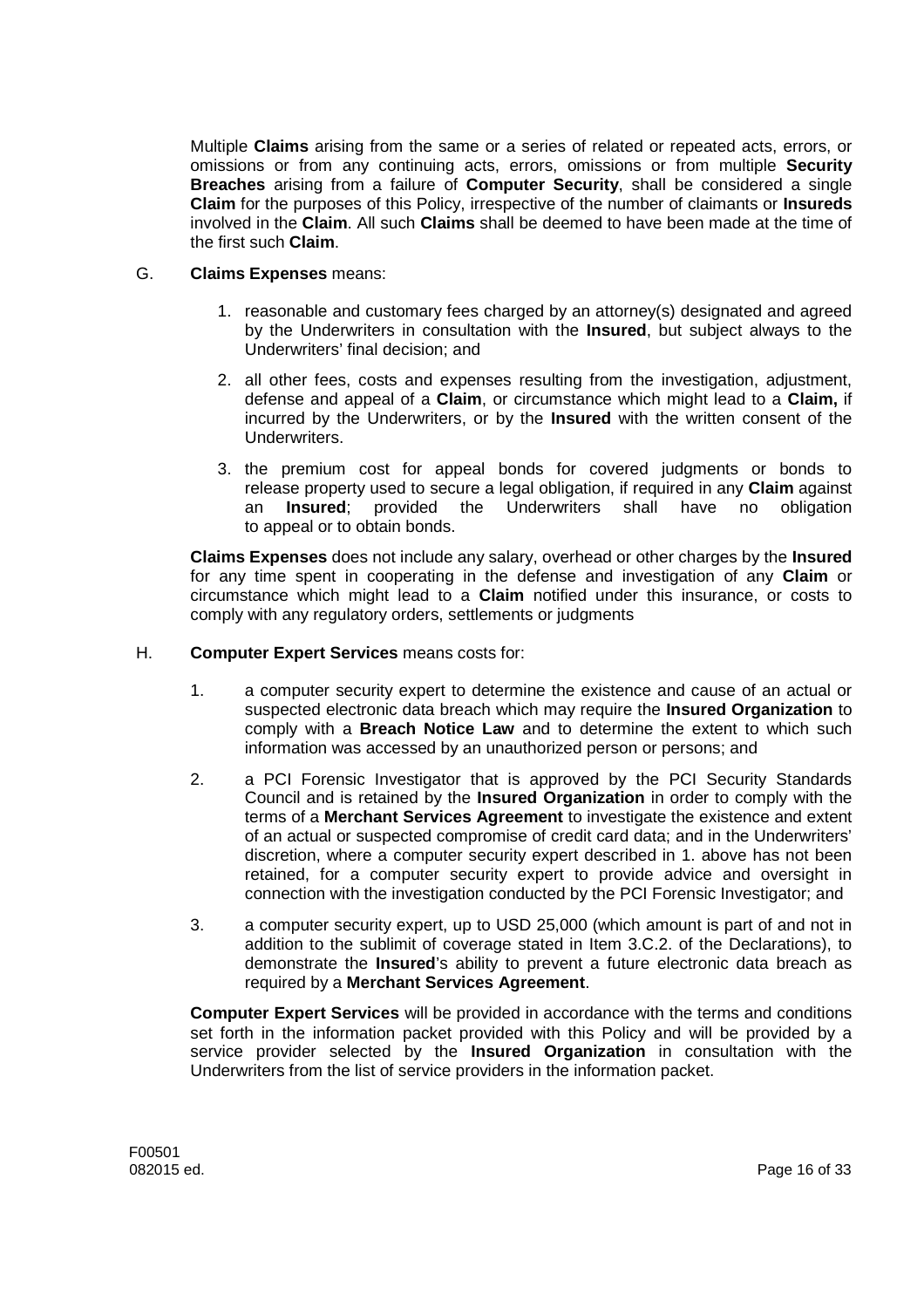- I. **Computer Security** means software, computer or network hardware devices, as well as the **Insured Organization's** written information security policies and procedures, the function or purpose of which is to prevent **Unauthorized Access or Use**, a denial-of-service attack against **Computer Systems**, infection of **Computer Systems** by malicious code or transmission of malicious code from **Computer Systems**. **Computer Security** includes anti-virus and intrusion detection software, firewalls and electronic systems that provide access control to **Computer Systems** through the use of passwords, biometric or similar identification of authorized users.
- J. **Computer Systems** means computers and associated input and output devices, data storage devices, networking equipment, and back up facilities:
	- 1. operated by and either owned by or leased to the **Insured Organization**; or
	- 2. systems operated by a third party service provider and used for the purpose of providing hosted computer application services to the **Insured Organization** or for processing, maintaining, hosting or storing the **Insured Organization**'s electronic data, pursuant to written contract with the **Insured Organization** for such services.
- K. **Control Group** means the individuals holding the following positions in the **Insured Organization**: President; members of the Board of Directors; executive officers, including the Chief Executive Officer, Chief Operating Officer, and Chief Financial Officer; General Counsel, staff attorneys employed by the **Insured Organization**; Chief Information Officer; Chief Security Officer; Chief Privacy Officer; **Manager**; and any individual in a substantially similar position as those referenced above, or with substantially similar responsibilities as those referenced above, irrespective of the exact title of such individual and any individual who previously held any of the above referenced positions.
- L. **Damages** means a civil monetary judgment, award or settlement, but does not include:
	- 1. future profits, restitution, disgorgement of unjust enrichment or profits by an **Insured**, or the costs of complying with orders granting injunctive or equitable relief;
	- 2. return or offset of fees, charges, or commissions charged by or owed to an **Insured** for goods or services already provided or contracted to be provided;
	- 3. any damages which are a multiple of compensatory damages, fines, taxes or loss of tax benefits, sanctions or penalties, or the return of or reimbursement for fees, costs or expenses charged by any **Insured**;
	- 4. punitive or exemplary damages, unless insurable by law in any applicable venue that most favors coverage for such punitive or exemplary damages;
	- 5. discounts, coupons, prizes, awards or other incentives offered to the **Insured**'s customers or clients;
	- 6. liquidated damages to the extent that such damages exceed the amount for which the **Insured** would have been liable in the absence of such liquidated damages agreement;
	- 7. fines, costs or other amounts an **Insured** is responsible to pay under a **Merchant Services Agreement**;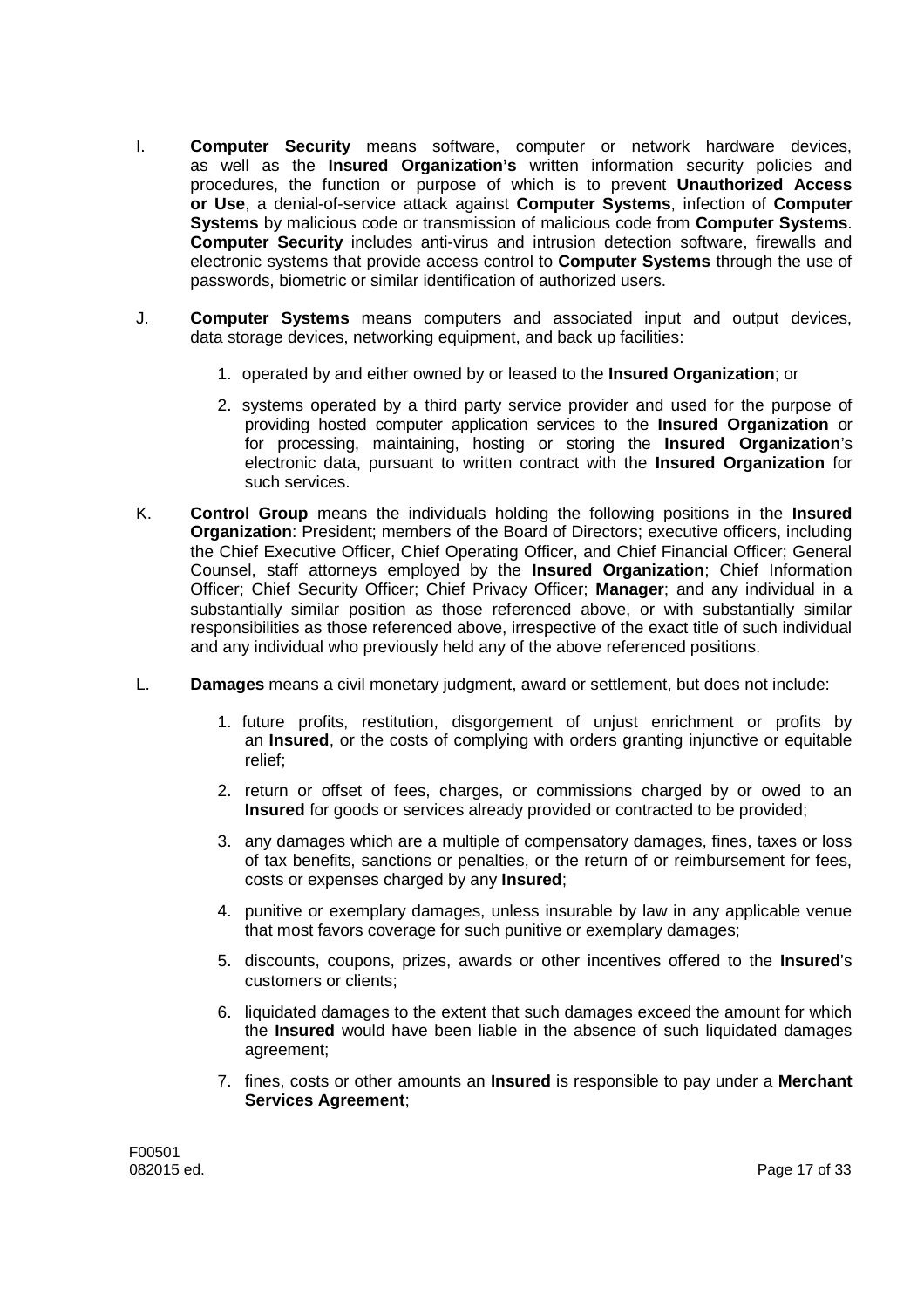- 8. any amounts for which the **Insured** is not liable, or for which there is no legal recourse against the **Insured**;
- 9. judgments or awards deemed uninsurable by law.
- M. **Employee** means a person on the **Insured**'s regular payroll, with federal and, if applicable, State taxes withheld, whose work is directed or controlled by the **Insured**, including part-time and seasonal **Employees** and leased workers. **Employee** does not include a temporary worker.
- N. **Extended Reporting Period** means the period of time stated in Item 6.b of the Declarations after the end of the **Policy Period** for reporting **Claims**, as stated in Clause IX.
- O. **Facilities of the Named Insured** means all locations at which **Professional Services** are rendered, or fail to be rendered, by any **Insured** while acting within the scope of that person's duties to the **Named Insured**, pursuant to the express direction or authority of the **Named Insured**. Such locations may include remote offices or clinics owned or leased by the **Named Insured**, the residence of any **Patient** or the site of an accident, medical crisis or disaster.
- P. **Hostile Fire** means a fire which becomes uncontrollable or breaks out from where it was intended to be.
- Q. **Independent Contractor** means any natural person **Independent Contractor** who performs labor or service for the **Named Insured** pursuant to a written contract or agreement, where such labor or service is under the exclusive direction of the **Named Insured**. The status of an individual as an **Independent Contractor** shall be determined as of the date of an alleged act, error or omission by any such **Independent Contractor**. This coverage shall apply in excess of any other valid and collectible insurance available to any such **Independent Contractor**.
- R. **Legal Services** means fees charged by an attorney:
	- 1. to determine the applicability of and actions necessary for the **Insured Organization** to comply with **Breach Notice Laws** due to an actual or reasonably suspected theft, loss or **Unauthorized Disclosure** of **Personally Identifiable Information**;
	- 2. to provide necessary legal advice to the **Insured Organization** in responding to actual or suspected theft, loss or **Unauthorized Disclosure** of **Personally Identifiable Information**; and
	- 3. to advise the **Insured Organization** in responding to credit card system operating regulation requirements for any actual or suspected compromise of credit card data that is required to be reported to the **Insured Organization**'s merchant bank under the terms of a **Merchant Services Agreement**, but **Legal Services** does not include fees incurred in any actual or threatened legal proceeding, arbitration or mediation, or any advice in responding to credit card system operating regulations in connection with an assessment of **PCI Fines, Expenses and Costs**.

**Legal Services** will be provided in accordance with the terms and conditions set forth in the information packet provided with this Policy and will be provided by an attorney selected by the **Insured Organization** in consultation with the Underwriters from the list of attorneys in the information packet.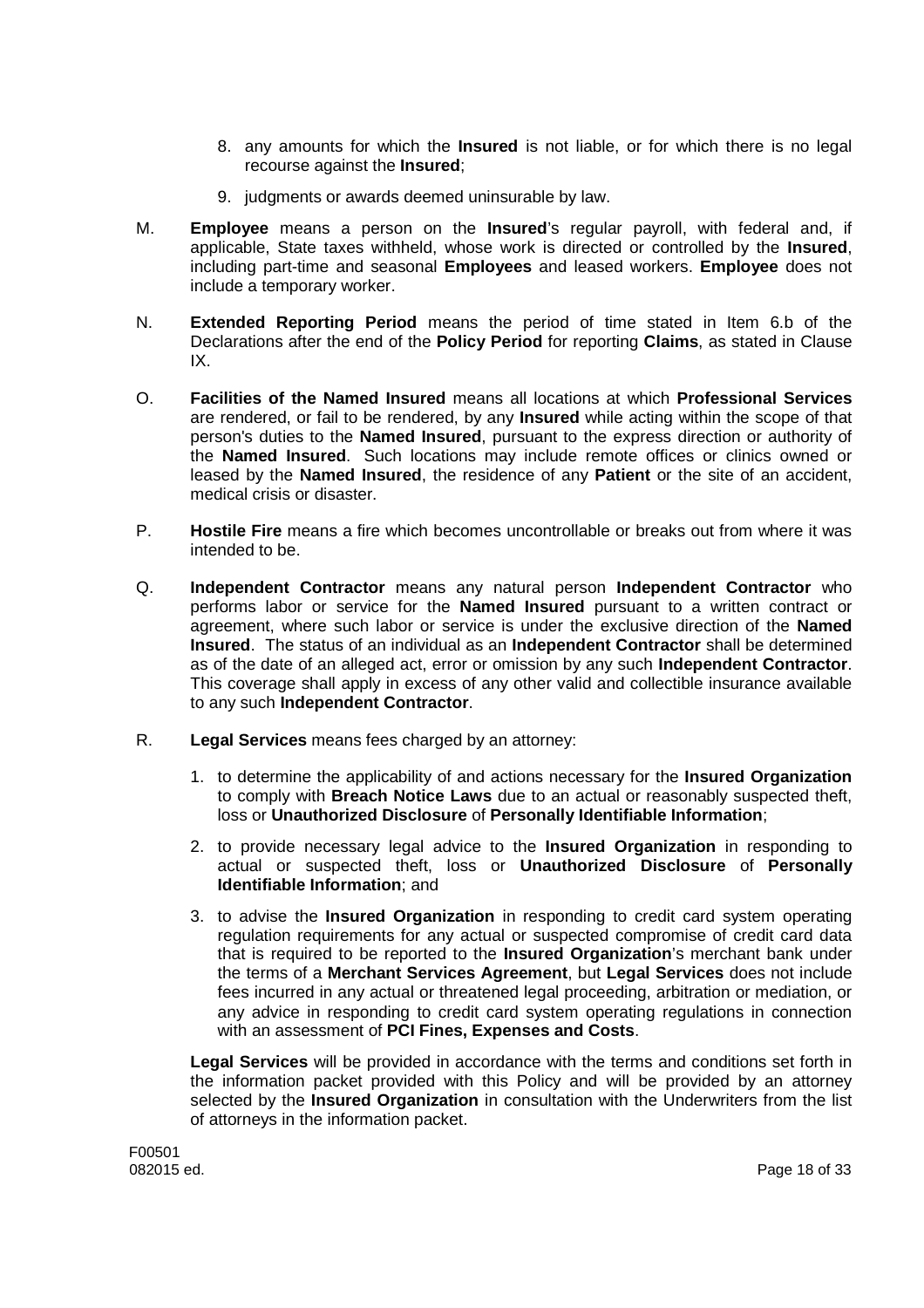- S. **Loss** means, in relation to Insuring Agreements I.B., I.C., I.D. and I.E., **Damages**, **Claims Expenses**, **Penalties**, **PCI Fines, Expenses and Costs** and **Privacy Breach Response Services**.
- T. **Management Control** means:
	- 1. owning, directly or indirectly, more than fifty percent (50%) of the outstanding securities representing the present right to vote for the election of an entity's directors (in the case of a corporation), members of the board of managers (in the case of a limited liability company), management committee members (in the case of a joint venture or partnership) or persons serving in a functionally equivalent role for such an entity operating or organized outside of the United States; or
	- 2. having the right, pursuant to a written contract or the bylaws, charter, operating agreement or similar documents of an entity to elect, appoint or designate a majority of: the board of directors of a corporation; the management committee of a joint venture or partnership; the management board of a limited liability company; or persons serving in a functionally equivalent role for such an entity operating or organized outside of the United States.
- U. **Manager** means a manager of a limited liability company.
- V. **Medical Director** means an employed or independent contractor physician in accordance with the Omnibus Budget Reconciliation Act of 1987 ("OMBRA") guidelines, and whose responsibilities are:
	- 1. oversight of the **Insured**'s operations to ensure that appropriate care is provided;
	- 2. monitoring and implementation of resident care policies;
	- 3. oversight and supervision of physician services;
	- 4. overseeing the overall clinical care of residents to ensure that care is in line with all guidelines;
	- 5. ensuring the support of essential medical consultants;
	- 6. oversight and supervision of clinical services of nurse practitioners or physician assistants in the performance of their role.

However, direct patient care provided by a **Medical Director** is excluded under this Policy.

- W. **Merchant Services Agreement** means any agreement between an **Insured** and a financial institution, credit/debit card company, credit/debit card processor or independent service operator enabling an **Insured** to accept credit card, debit card, prepaid card, or other payment cards for payments or donations.
- X. **Named Insured** means the entity or person identified in Item 1. of the Declarations.
- Y. **Named Insured's Products** means goods or products manufactured, sold, handled or distributed by the **Named Insured** or by others trading under its name, including any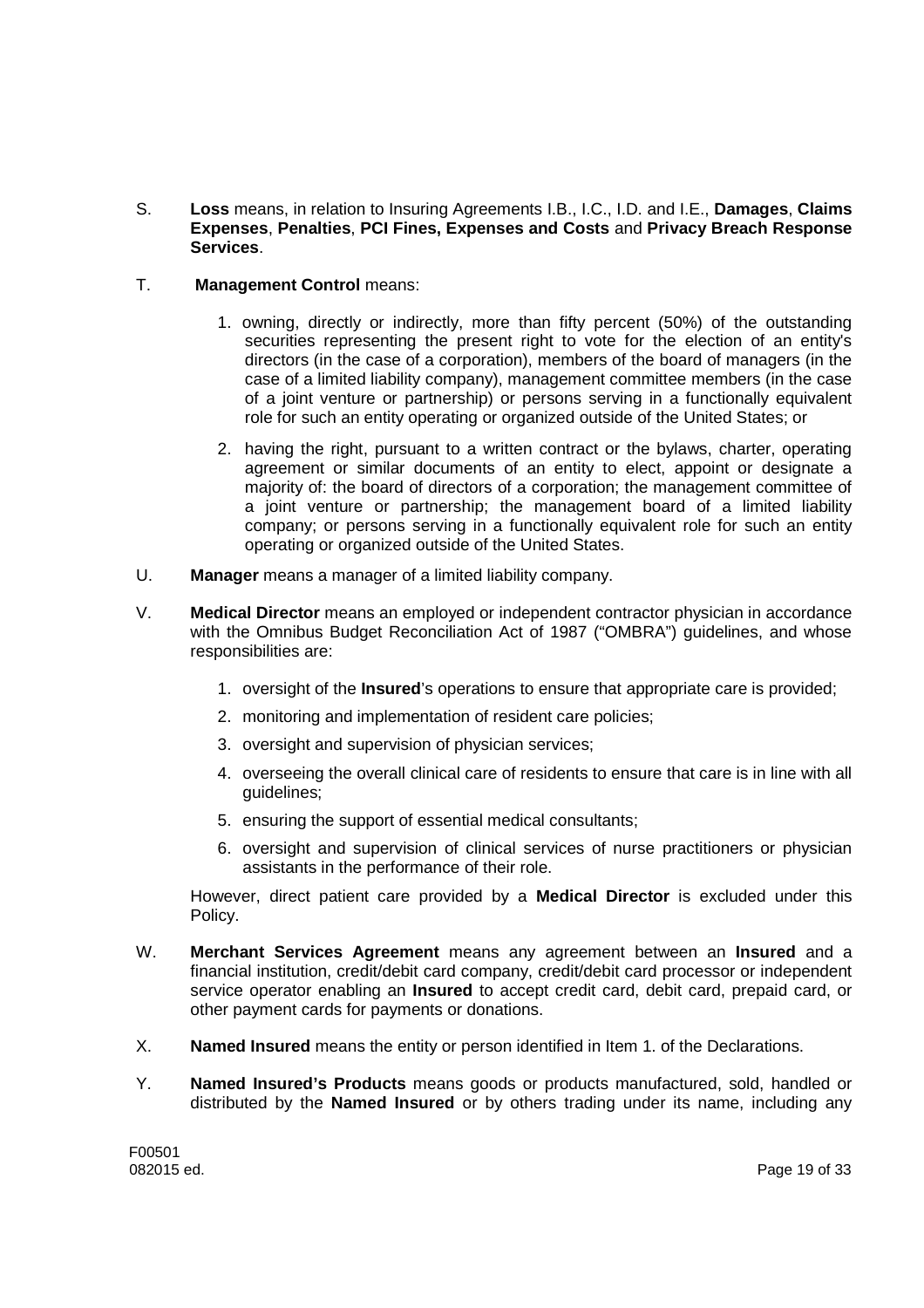container thereof (other than a vehicle) but shall not include a vending machine or any property, other than such container rented to or located for use of others but not sold.

## Z. **Notification Services** means:

- 1. notification by first class mail or e-mail to United States or Canadian residents; and
- 2. notification by first class mail or e-mail to individuals residing outside the United States or Canada, but only to the extent reasonably practicable.

E-mail notification will be provided in lieu of first class mail to the extent reasonable, practicable and where permitted under the applicable **Breach Notice Law**. **Notification Services** will be provided by a service provider selected by the Underwriters in consultation with the **Insured Organization** from the list of service providers in the information packet provided with this Policy and will be provided in accordance with the terms and conditions set forth in the information packet.

- AA. **Notified Individual** means an individual person to whom notice is given or attempted to be given under Insuring Agreement I.C.3. pursuant to a **Breach Notice Law** as defined under Clause VI.C.1 and VI.C.2.
- BB. **Patient** means any person or human body at or in the course of transit to or from the **Facilities of the Named Insured** for the purpose of receiving **Professional Services**;
- CC. **PCI Fines, Expenses and Costs** means the direct monetary fines, penalties, reimbursements, fraud recoveries or assessments owed by the **Insured Organization** under the terms of a **Merchant Services Agreement**, but only where such fines, penalties, reimbursements, fraud recoveries or assessments result both from the **Insured Organization's** actual or alleged noncompliance with published PCI Data Security Standards and from a data breach caused by an incident (or reasonably suspected incident) described in Insuring Agreement I.B.1. or I.B.2.; provided, **PCI Fines, Expenses and Costs** shall not include, any charge backs, interchange fees, discount fees, or prospective service fees.
- DD. **Penalties** means:
	- 1. any civil fine or money penalty payable to a governmental entity that was imposed in a **Regulatory Proceeding** by the Federal Trade Commission, Federal Communications Commission, or any other federal, state, local or foreign governmental entity, in such entity's regulatory or official capacity; the insurability of **Penalties** shall be in accordance with the law in the applicable venue that most favors coverage for such **Penalties**; and
	- 2. amounts which the **Insured** is legally obligated to deposit in a fund as equitable relief for the payment of consumer claims due to an adverse judgment or settlement of a **Regulatory Proceeding** (including such amounts required to be paid into a "Consumer Redress Fund"); but and shall not include payments to charitable organizations or disposition of such funds other than for payment of consumer claims for losses caused by an event covered by Insuring Agreements I.B.1., I.B.2. or I.B.3.;

but shall not mean (a) costs to remediate or improve **Computer Systems**, (b) costs to establish, implement, maintain, improve or remediate security or privacy practices,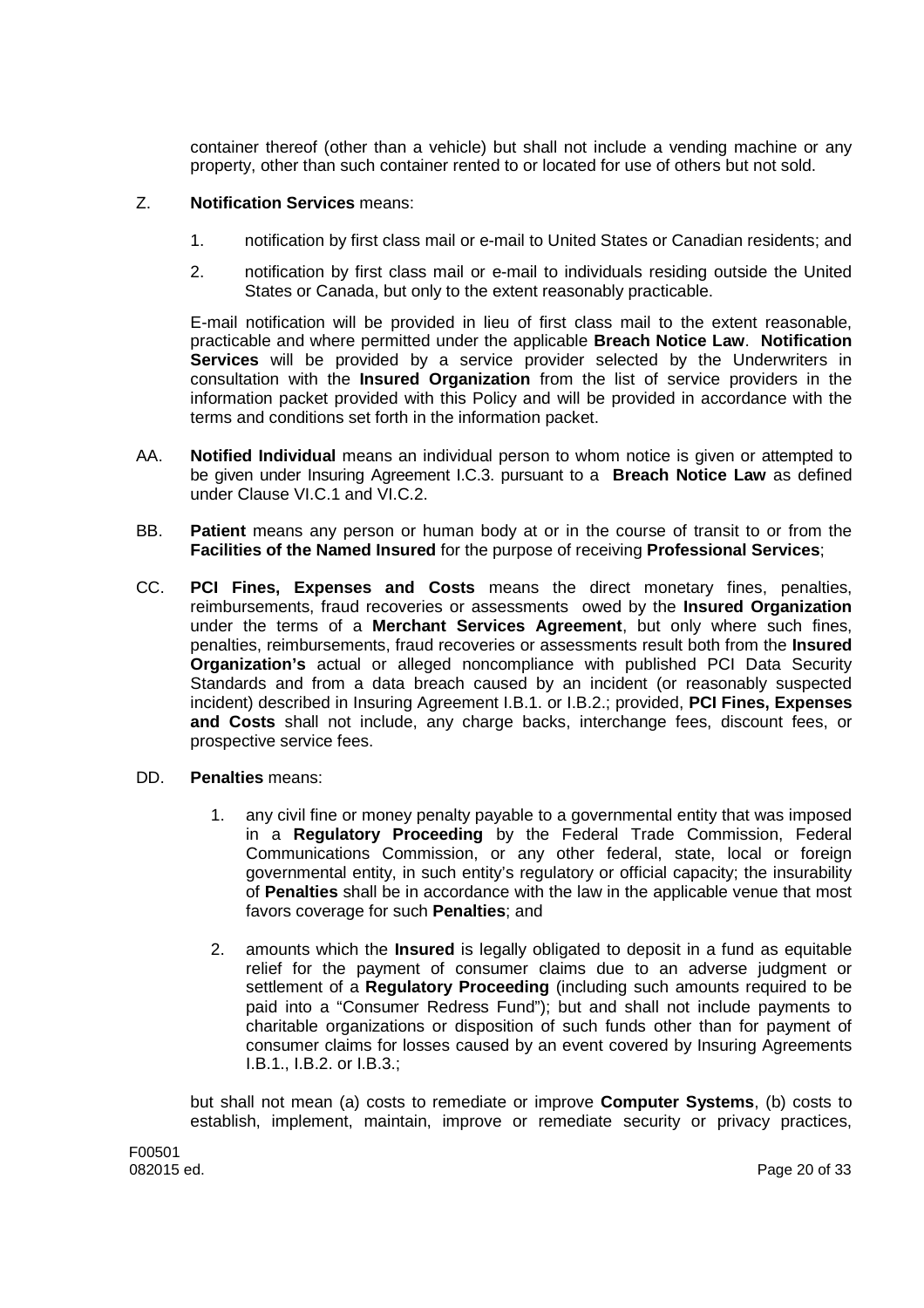procedures, programs or policies, (c) audit, assessment, compliance or reporting costs, or (d) costs to protect the confidentiality, integrity and/or security of **Personally Identifiable Information** from theft, loss or disclosure, even if it is in response to a regulatory proceeding or investigation.

### EE. **Personal Injury** means:

## 1. **Bodily Injury**;

- 2. false arrest, false imprisonment, wrongful eviction, detention or malicious prosecution;
- 3. libel, slander, defamation of character or invasion of right of privacy, unless arising out of any advertising activities; or
- 4. wrongful eviction from, wrongful entry into, or invasion of the right of private occupancy of a room, dwelling or premises that a person occupies, committed by or on behalf of its owner, landlord or lessor.

## FF. **Personally Identifiable Information** means:

- 1. information concerning the individual that constitutes "nonpublic personal information" as defined in the Gramm-Leach Bliley Act of 1999, as amended, and regulations issued pursuant to the Act;
- 2. medical or heath care information concerning the individual, including "protected health information" as defined in the Health Insurance Portability and Accountability Act of 1996, as amended, and regulations issued pursuant to the Act;
- 3. information concerning the individual that is defined as private personal information under statutes enacted to protect such information in foreign countries, for **Claims** subject to the law of such jurisdiction;
- 4. information concerning the individual that is defined as private personal information under a **Breach Notice Law**; or
- 5. education records as defined by the Family Educational Rights and Privacy Act (FERPA), which are directly related to an individual's attendance as a student;
- 6. the individual's drivers license or state identification number; social security number; unpublished telephone number; and credit, debit or other financial account numbers in combination with associated security codes, access codes, passwords or pins; if such information allows an individual to be uniquely and reliably identified or contacted or allows access to the individual's financial account or medical record information but does not include publicly available information that is lawfully made available to the general public from government records.

**Personally Identifiable Information** does not include publicly available information that is lawfully made available to the general public from government records.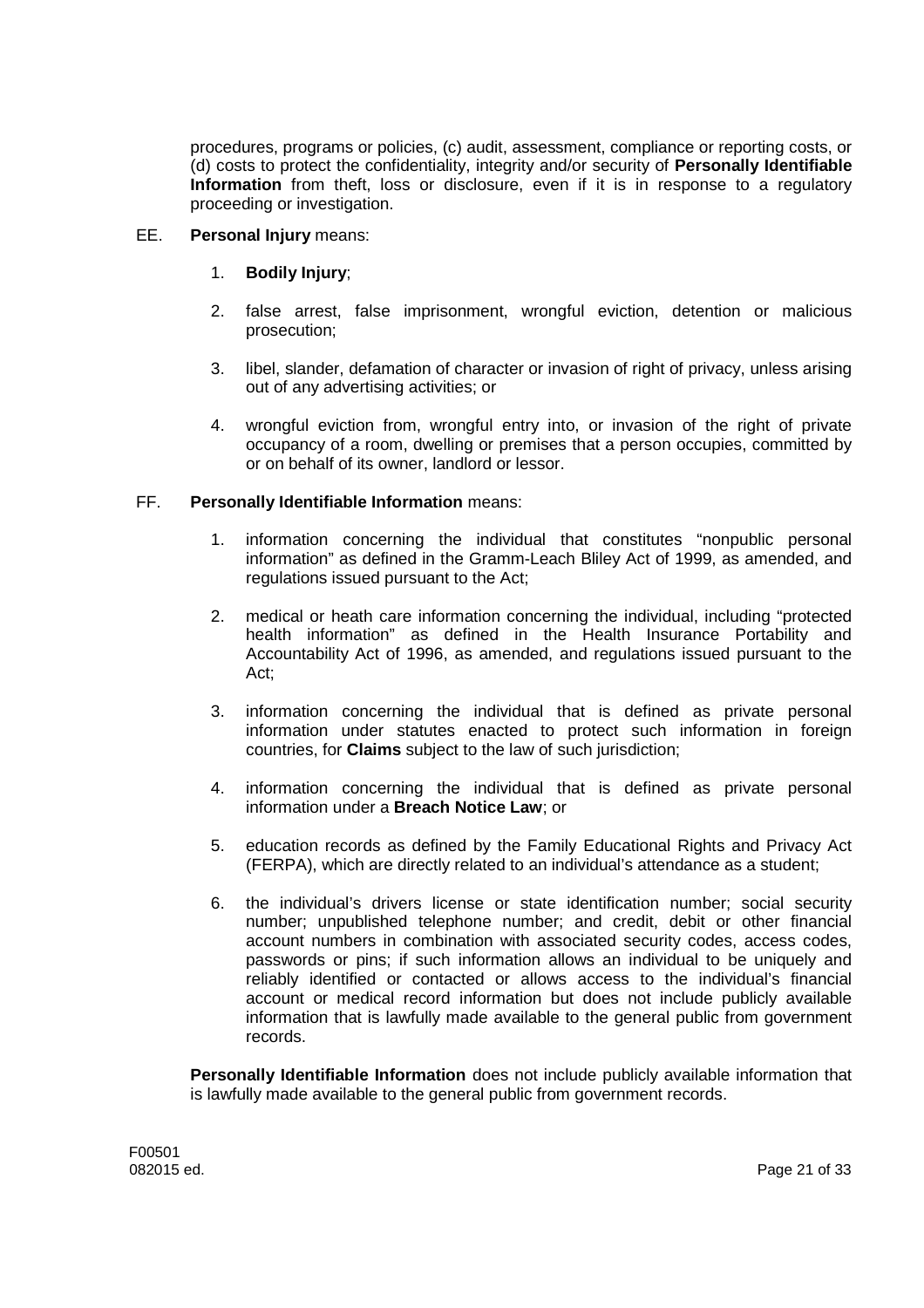- GG. **Policy Period** means the period of time between the Inception Date and the effective date of termination, expiration or cancellation of this Insurance shown in Item 2. of the Declarations and specifically excludes any **Extended Reporting Period**.
- HH. **Pollutants** means any solid, liquid, gaseous or thermal irritant or contaminant, including but not limited to asbestos and/or lead (or products containing asbestos and/or lead whether or not the asbestos and/or lead is or was at any time airborne as a fiber or particle, contained in a product, carried on clothing, inhaled, transmitted in any fashion or found in any form whatsoever), smoke, vapor, soot fumes, acids, alkalis, toxic chemicals and waste (waste includes materials to be recycled, reconditioned or reclaimed).
- II. **Privacy Law** means a federal, state or foreign statute or regulation requiring the **Insured Organization** to protect the confidentiality and/or security of **Personally Identifiable Information**.
- JJ. **Privacy Policy** means the **Insured Organization**'s public declaration of its policy for collection, use, disclosure, sharing, dissemination and correction or supplementation of, and access to **Personally Identifiable Information**.
- KK. **Professional Services** means those professional services specifically identified in Item 11. of the Declarations.
- LL. **Property Damage** means:
	- 1. physical injury to or destruction of tangible property, including consequential loss of use thereof; or
	- 2. loss of use of tangible property which has not been physically injured or destroyed.

provided that for purposes of coverage provided under Insuring Agreements I. B., I.C, I.D, and I.E only, electronic data shall not be considered tangible property.

- MM. **Public Relations and Crisis Management Expenses** shall mean the following costs approved in advance by the Underwriters in their discretion, and which are directly related to mitigating harm to the **Insured Organization**'s reputation or potential **Loss** covered by the Policy resulting from an incident described in Insuring Agreement I.B.1. or I.B.2. or from a **Public Relations Event**:
	- 1. costs incurred by a public relations or crisis management consultant;
	- 2. costs for media purchasing or for printing or mailing materials intended to inform the general public about the incident, such costs to be limited to \$10,000;
	- 3. for incidents or events in which notification services are not otherwise provided pursuant to Insuring Agreement B. or C., costs to provide notifications and notices via e-mail or first class mail to customers or patients where such notifications are not required by law ("voluntary notifications"), including to non-affected customers or patients of the **Insured Organization**;
	- 4. costs to provide government mandated public notices related to breach events (including such notifications required under HITECH);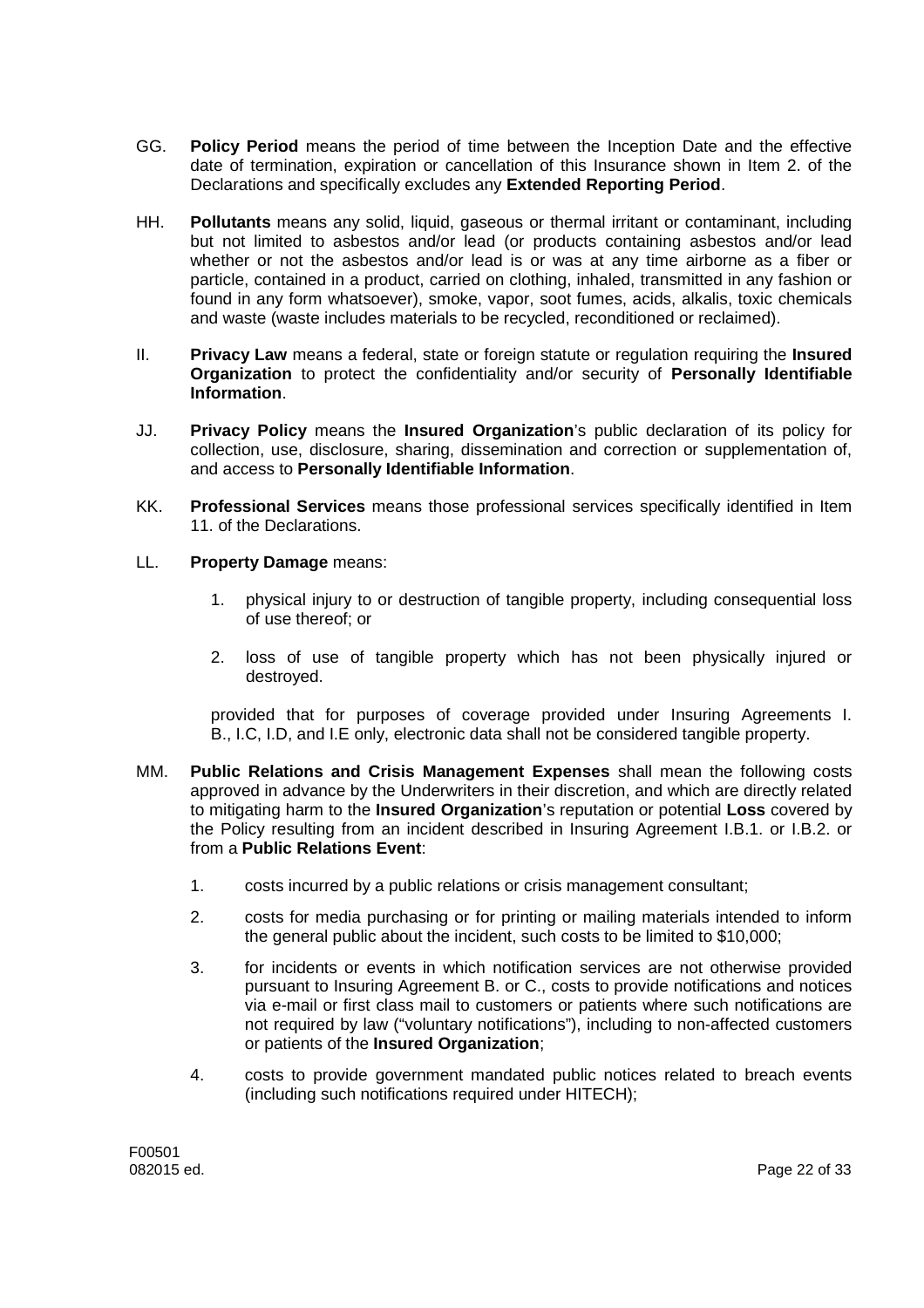- 5. costs to provide services to restore healthcare records of **Notified Individuals** residing in the United States whose **Personally Identifiable Information** was compromised as a result of theft, loss or **Unauthorized Disclosure**; and
- 6. other costs approved in advance by the Underwriters.

**Public Relations and Crisis Management Expenses** must be incurred no later than twelve (12) months following the reporting of such **Claim** or breach event to the Underwriters and, with respect to clauses 1. and 2. above, within ninety (90) days following the first publication of such **Claim** or incident. If voluntary notifications are provided, e-mail notification will be provided in lieu of first class mail to the extent practicable.

- NN. **Public Relations Event** means the publication or imminent publication in a newspaper (or other general circulation print publication) or on radio or television of a covered **Claim** under this Policy.
- OO. **Regulatory Proceeding** means a request for information, civil investigative demand, or civil proceeding commenced by service of a complaint or similar proceeding brought by or on behalf of the Federal Trade Commission, Federal Communications Commission, or any federal, state, local or foreign governmental entity in such entity's regulatory or official capacity in connection with such proceeding.
- PP. **Related Party** means the **Insured Organization** and any past, present or future **Employees**, directors, officers, **Managers**, partners or natural person **Independent Contractors** of the **Insured Organization**.
- QQ. **Security Breach** means:
	- 1. **Unauthorized Access or Use** of **Computer Systems**, including **Unauthorized Access or Use** resulting from the theft of a password from a **Computer System** or from any **Insured**;
	- 2. a denial-of-service attack against **Computer Systems** or computer systems that are not owned, operated or controlled by an **Insured;** or
	- 3. infection of **Computer Systems** by malicious code or transmission of malicious code from **Computer Systems**,

whether any of the foregoing is a specifically targeted attack or a generally distributed attack.

A series of continuing **Security Breaches**, related or repeated **Security Breaches**, or multiple **Security Breaches** resulting from a continuing failure of **Computer Security** shall be considered a single **Security Breach** and be deemed to have occurred at the time of the first such **Security Breach**.

- RR. **Subsidiary** means any corporation, limited liability company, joint venture or partnership while the **Named Insured** has **Management Control** over such entity, if the **Named Insured**:
	- 1. had **Management Control** over such entity on the Inception Date of this Policy or such entity was an insured under a policy issued by the Underwriters of which this Policy is a renewal;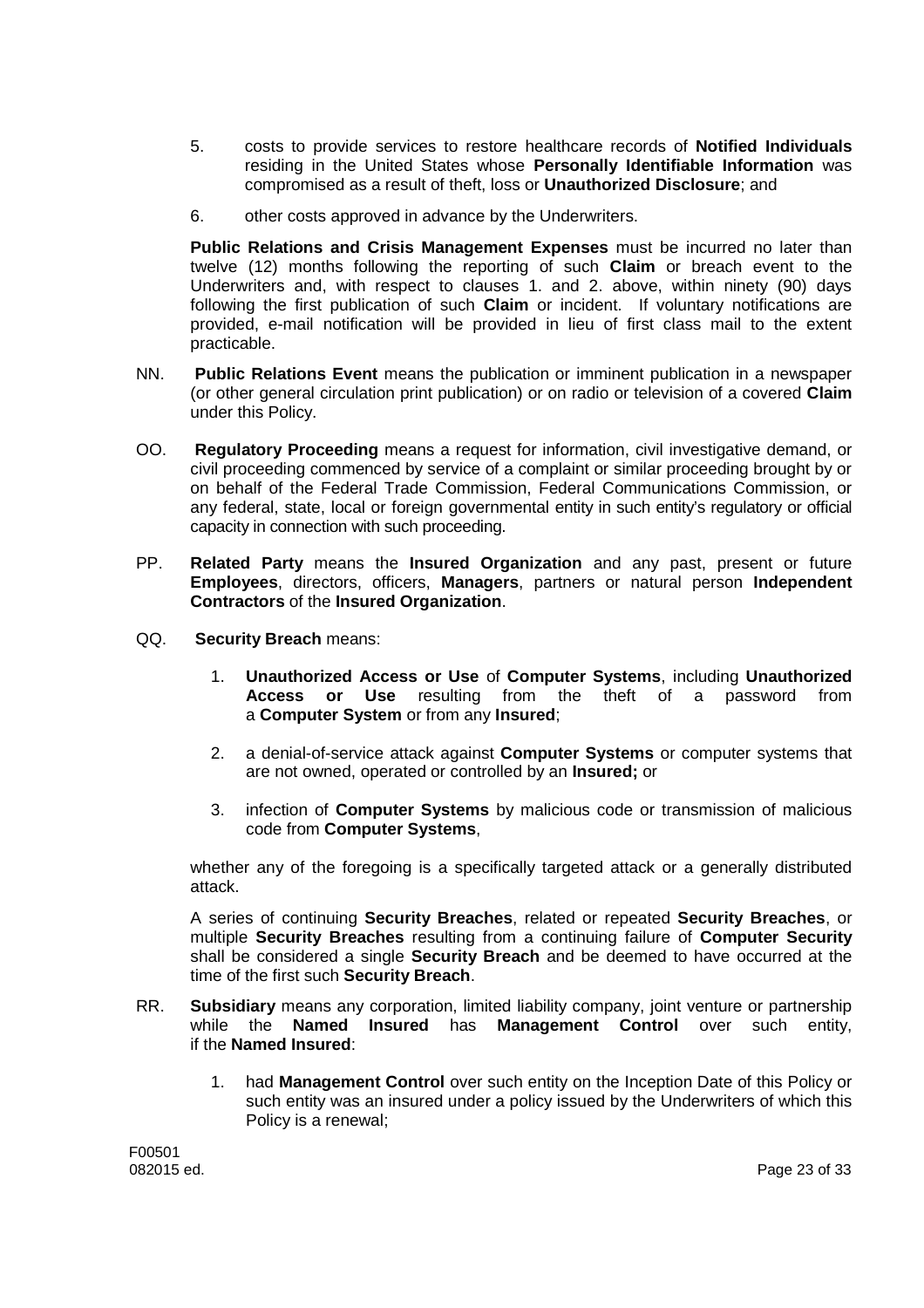- 2. acquires **Management Control** after the Inception Date of this Policy provided the revenues of the entity do not exceed ten percent (10%) of the **Named Insured's** annual revenues for the four quarterly periods directly preceding inception of the **Policy Period**; or
- 3. acquires **Management Control** after the Inception Date of this Policy provided that if the revenues of the entity exceed ten percent (10%) of the **Named Insured's** annual revenues for the four quarterly periods directly preceding inception of the **Policy Period**, the provisions of Clause XVII., Mergers and Acquisitions, must be fulfilled;

provided that this Policy only provides coverage for acts, errors, omissions, incidents or events that take place while the **Named Insured** has **Management Control** over such entity.

- SS. **Third Party Information** means any trade secret, data, design, interpretation, forecast, formula, method, practice, credit or debit card magnetic strip information, process, record, report or other item of information of a third party not insured under this Policy which is not available to the general public and is provided to the **Insured** subject to a mutually executed written confidentiality agreement or which the **Insured Organization** is legally required to maintain in confidence; however, **Third Party Information** shall not include **Personally Identifiable Information**.
- TT. **Unauthorized Access or Use** means the gaining of access to or use of **Computer Systems** by an unauthorized person or persons or the use of **Computer Systems** in an unauthorized manner.
- UU. **Unauthorized Disclosure** means the disclosure of (including disclosure resulting from phishing) or access to information in a manner that is not authorized by the **Insured Organization** and is without knowledge of, consent, or acquiescence of any member of the **Control Group**.

## **VII. LIMIT OF LIABILITY**

## A. **Professional Liability Tower**

- 1. The limit of liability stated in Item 3.A.1. of the Declarations as "Each **Claim**" is the Underwriters' Limit of Liability payable under Insuring Agreement I.A (Professional Liability).
- 2. The sublimit of liability stated in Item 3.A.1.i of the Declarations as "Each **Claim**" is the Underwriters' sublimit of liability payable for Sexual/Physical Misconduct coverage under Insuring Agreement I.A (Professional Liability).
- 3. The limit of liability stated in Item 3.A.2 of the Declarations is the aggregate limit of liability payable under Insuring Agreement I.A (Professional Liability).
- 4. The sublimit of liability stated in Item 3.A.2.i of the Declarations is the aggregate sublimit of liability payable for Sexual/Physical Misconduct coverage under Insuring Agreement I.A. (Professional Liability).

### B. **Information Security and Privacy Liability, Regulatory Defense and Penalties, and PCI Fines, Expenses and Costs Tower**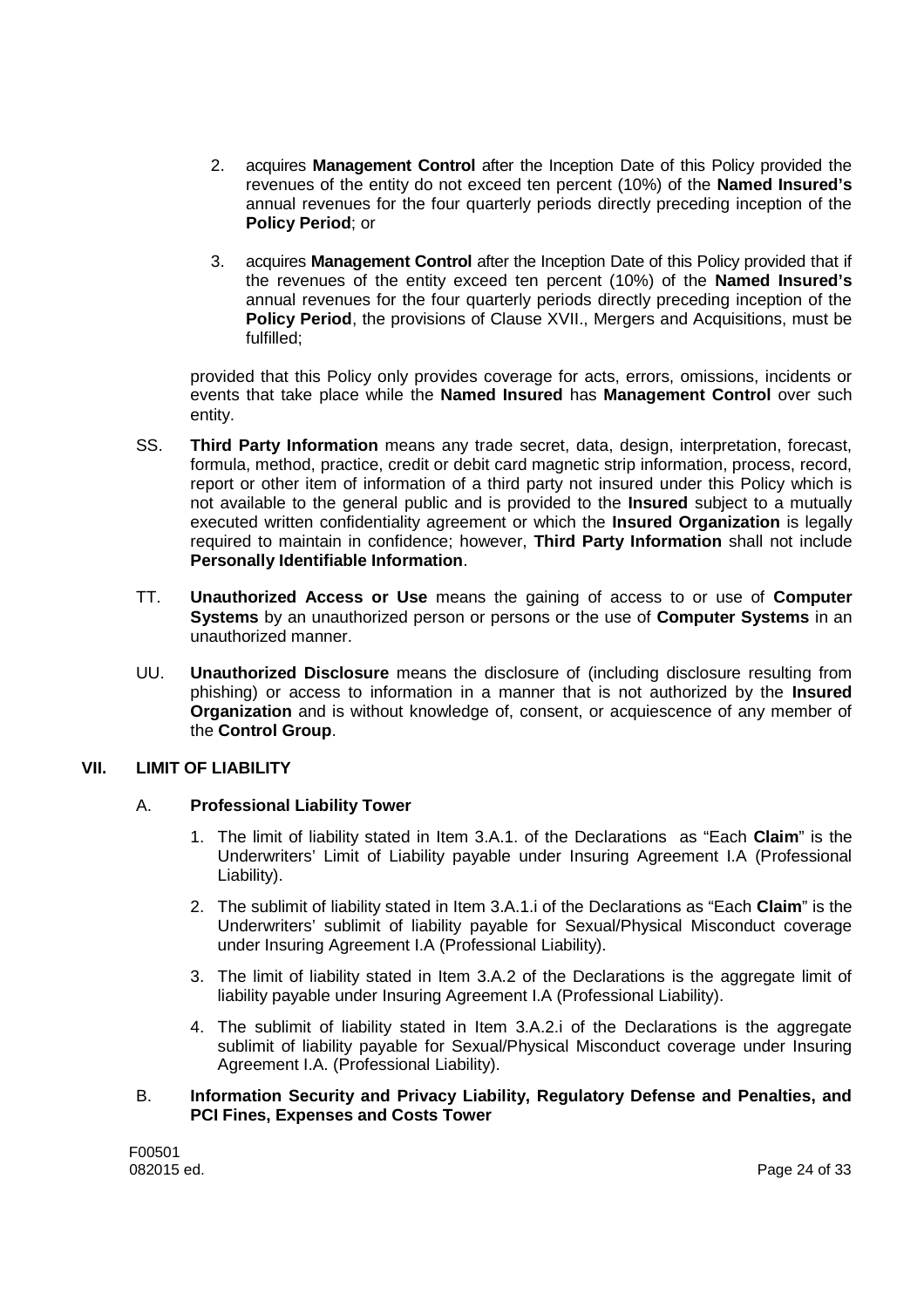- 1. The aggregate limit of liability stated in Item 3.B.1. of the Declarations is the Underwriters' combined total limit of liability payable under Insuring Agreements I.B.(Information Security and Privacy Liability), I.D.,(Regulatory Defense and Penalties) and I.E (PCI Fines, Expenses and Costs).
- 2. The sublimit of liability stated in Item 3.B.1.i. of the Declarations is the aggregate sublimit of liability payable under Insuring Agreement I.D (Regulatory Defense and Penalties).
- 3. The sublimit of liability stated in Item 3.B.1.ii. of the Declarations is the aggregate sublimit of liability payable under Insuring Agreement I.E (PCI Fines, Expenses and Costs).

## C. **Beazley Breach Response Services Tower**

The amount stated in Item 3.C.1. of the Declarations is the maximum total number of **Notified Individuals** to whom notification will be provided or attempted for all incidents or series of related incidents giving rise to an obligation to provide **Notification Services**, **Call Center Services** or **Breach Resolution and Mitigation Services**.

The aggregate limit of coverage stated in Item 3.C.2. of the Declarations is the aggregate limit of coverage for all **Computer Expert Services**, **Legal Services** and **Public Relations and Crisis Management Services** combined.

- D. Neither the inclusion of more than one **Insured** under this Policy, nor the making of **Claims** by more than one person or entity shall increase the Limit of Liability.
- E. The limits of liability shall apply separately from each tower. Under no circumstances shall any one **Claim** trigger multiple towers.
- F. The Limit of Liability for the **Extended Reporting Period** shall be part of, and not in addition to the aggregate Limit of Liability for each Tower.
- G. The Underwriters shall not be obligated to provide **Privacy Breach Response Services**, after the number of **Notified Individuals** under Insuring Agreement I.C.3. reaches an aggregate of the number of **Notified Individuals** stated in Item 3.C.1 of the Declarations. If the total number of individuals to be notified under the Policy exceeds the number of **Notified Individuals** stated in Item 3.C.1 of the Declarations, the **Insured** shall be responsible for providing notification and credit monitoring services to such additional individuals in accordance with Clause VII.H. below.
- H. If the total number of notifications made pursuant to Insuring Agreement I.C.3. aggregates to more than the number of notifications stated in Item 3.C.1. of the Declarations, the **Insured Organization** will be responsible for paying for **Privacy Breach Response Services** with respect to any excess notifications, and such costs will not be covered by the Policy. If an incident involves notifications made pursuant to Insuring Agreement I.C.3. both within the notification limit stated in Item 3.C.1. of the Declarations and in excess of such limit, all excess notifications will be provided by the same service provider that provides **Notification Services** covered under the Policy, and the costs will be allocated between the Underwriters and the **Insured Organization** pro rata based on the number of covered and non-covered notifications.
- I. Unless otherwise specified in this Policy, **Privacy Breach Response Services** will be provided by the service providers listed in the information packet provided with this Policy. In the event a service provider is unable to or does not provide the services set forth, the Underwriters will procure similar services from other sources; provided, the maximum the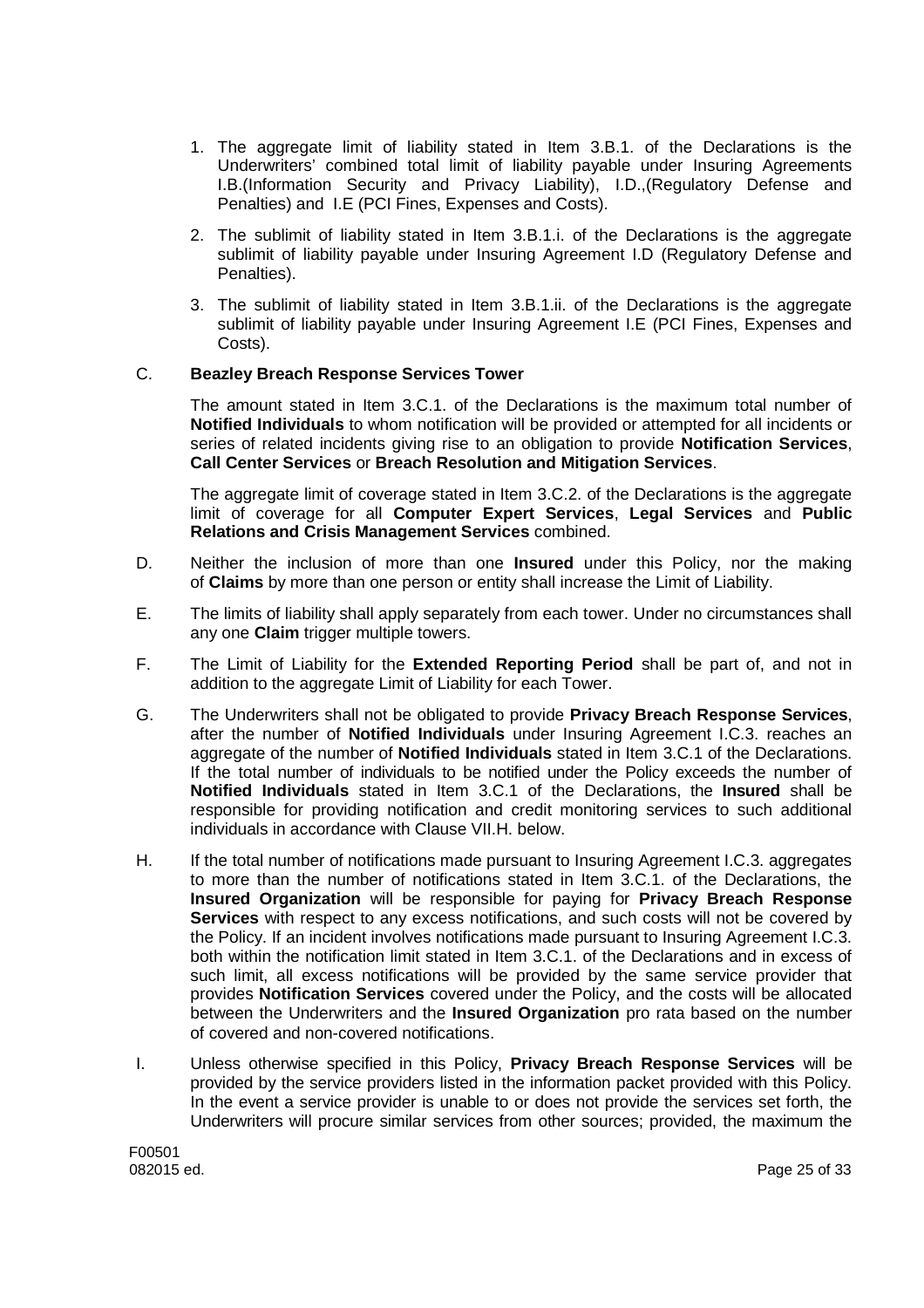Underwriters will pay for the costs of procuring and providing all **Privacy Breach Response Services** under Insuring Agreement I.C., including substitute products and services shall be no more than USD 2,000,000 in the aggregate for the **Policy Period** of the Declarations. In the event there is a change of law, regulation or enforcement that prevents the Underwriters or its service providers from providing all or part of the **Privacy Breach Response Services**, the Underwriters will make reasonable efforts to substitute other services but, if this is not possible, the Underwriters shall not be obligated to provide such services.

J. To the extent that costs to provide **Privacy Breach Response Services** are covered pursuant to a **Claim** described in Clause VI.F.4., such costs shall be covered solely under Insuring Agreement B. and not under Insuring Agreement C. or any other Insuring Agreement in this Policy

## **VIII. DEDUCTIBLE**

- A. The Deductible amount set forth in Item 4.A. of the Declarations applies separately to each act, error or omission, incident, event or related acts, errors or omissions, incidents, or events giving rise to a **Claim**. The Deductible shall be satisfied by monetary payments by the **Named Insured** of **Damages, Claims Expenses, Penalties** or **PCI Fines, Expenses and Costs**
- B. **Notification Services**, **Call Center Services**, and **Breach Resolution and Mitigation Services** will only be provided for each incident, event or related incidents or events, requiring notification to at least the number of individuals set forth in Item 4.B.i of the Declarations. For incidents involving notification to fewer individuals there shall be no coverage for any such services under Insuring Agreement C.

For all **Computer Expert Services**, **Legal Services** and **Public Relations and Crisis Management Services**, the **Retention** amounts set forth in Item 4.B.ii. of the Declarations apply separately to each incident, event or related incidents or events, giving rise to an obligation to provide such services; and the Each Incident **Retention** shall be satisfied by monetary payments by the **Named Insured** for such services.

- C. In the event that **Damages, Claims Expenses, Penalties** or **PCI Fines, Expenses and Costs** arising out of a **Claim** are subject to more than one Deductible, the applicable Deductible amounts shall apply to such **Damages, Claims Expenses, Penalties** or **PCI Fines, Expenses and Costs**, provided that the sum of such Deductible amounts shall not exceed the largest applicable Deductible amount.
- D. Satisfaction of the applicable Deductible is a condition precedent to the payment by the Underwriters of any amounts or providing of any services hereunder, and the Underwriters shall be liable only for the amounts in excess of such Deductible subject to the Underwriters' total limit of liability not exceeding the aggregate limits for each tower or limits of coverage for the **Beazley Breach Response Services** tower stated in the Declarations. The **Named Insured** shall make direct payments within the Deductible to appropriate other parties designated by the Underwriters.

### **IX. EXTENDED REPORTING PERIOD**

A. In the event of cancellation or non-renewal of this insurance by the **Named Insured** designated in Item 1. of the Declarations, or by the Underwriters, the **Named Insured** shall have the right, upon payment in full and not proportionally or otherwise in part of the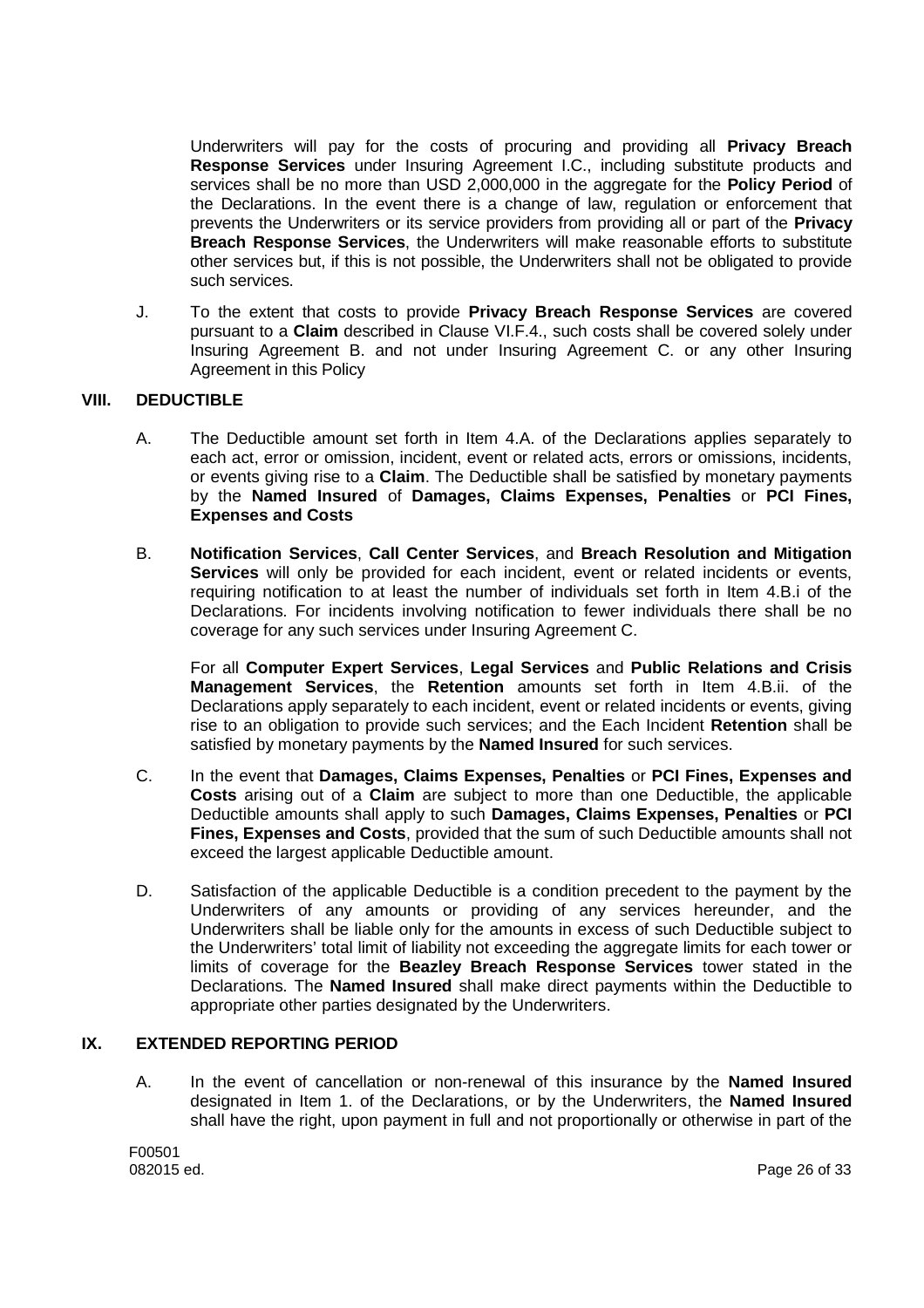percentage shown in Item 6.a. of the Declarations of the full Premium set forth in item 5 of the Declarations, to have issued an endorsement providing an **Extended Reporting Period** for the period of time set forth in Item 6.b. for **Claims** first made against any **Insured** during the **Policy Period** and reported in writing to the Underwriters during the **Extended Reporting Period**, and arising out of any act, error or omission, incidents or events committed on or after the Retroactive Date and before the end of the **Policy Period** subject to the conditions set forth herein. In order for the **Named Insured** to invoke the **Extended Reporting Period** option, the payment of the additional premium set forth herein must be paid to the Underwriters within thirty (30) days of the non-renewal or cancellation.

- B. The Limit of Liability for the **Extended Reporting Period** shall be part of, and not in addition to the Underwriters' Limit of Liability for the **Policy Period** for each tower. The **Extended Reporting Period** does not apply to Insuring Agreement I.C.
- C. The quotation by the Underwriters of a different premium or Deductible or Limit of Liability or changes in Policy language for the purpose of renewal shall not constitute a refusal to renew by the Underwriters.
- D. The right to the **Extended Reporting Period** shall not be available to the **Named Insured** where cancellation or non-renewal by the Underwriters is due to non-payment of premium or failure of an **Insured** to pay such amounts in excess of the applicable Limit of Liability or within the applicable Deductible.
- E. All notices and premium payments with respect to the **Extended Reporting Period** shall be directed to the Underwriters through the entity named in Item 8. of the Declarations.
- F. At the commencement of the **Extended Reporting Period**, the entire premium shall be deemed earned, and in the event the **Named Insured** terminates the **Extended Reporting Period** for any reason prior to its natural expiration, the Underwriters will not be liable to return any premium paid for the **Extended Reporting Period**.

## **X. OTHER INSURANCE**

This Insurance shall apply in excess of any other valid and collectible insurance or self-insurance available to any **Insured**, unless such other insurance is written only as specific excess insurance over the Limit of Liability of this Policy.

## **XI. NOTICE OF CLAIM, OR CIRCUMSTANCE THAT MIGHT LEAD TO A CLAIM**

- A. If any **Claim** is made against the **Insured**, the **Insured** shall immediately notify the Underwriters in writing through persons named in Item 9. of the Declarations and forward every demand, notice, summons or other process received by the **Insured** or its representative. The **Insured's** duty to provide notice in accordance with this provision is a condition precedent to coverage.
- B. With respect to Insuring Agreement I.C., for a legal obligation to comply with a **Breach Notice Law** because of an incident (or reasonably suspected incident) described in Insuring Agreement I.B.1. or I.B.2., such incident or reasonably suspected incident must be reported as soon as practicable during the **Policy Period** after discovery by the **Insured**; provided, however, that unless the **Insured** cancels the Policy, or the Underwriters cancel for non-payment of premium, incidents discovered by the **Insured**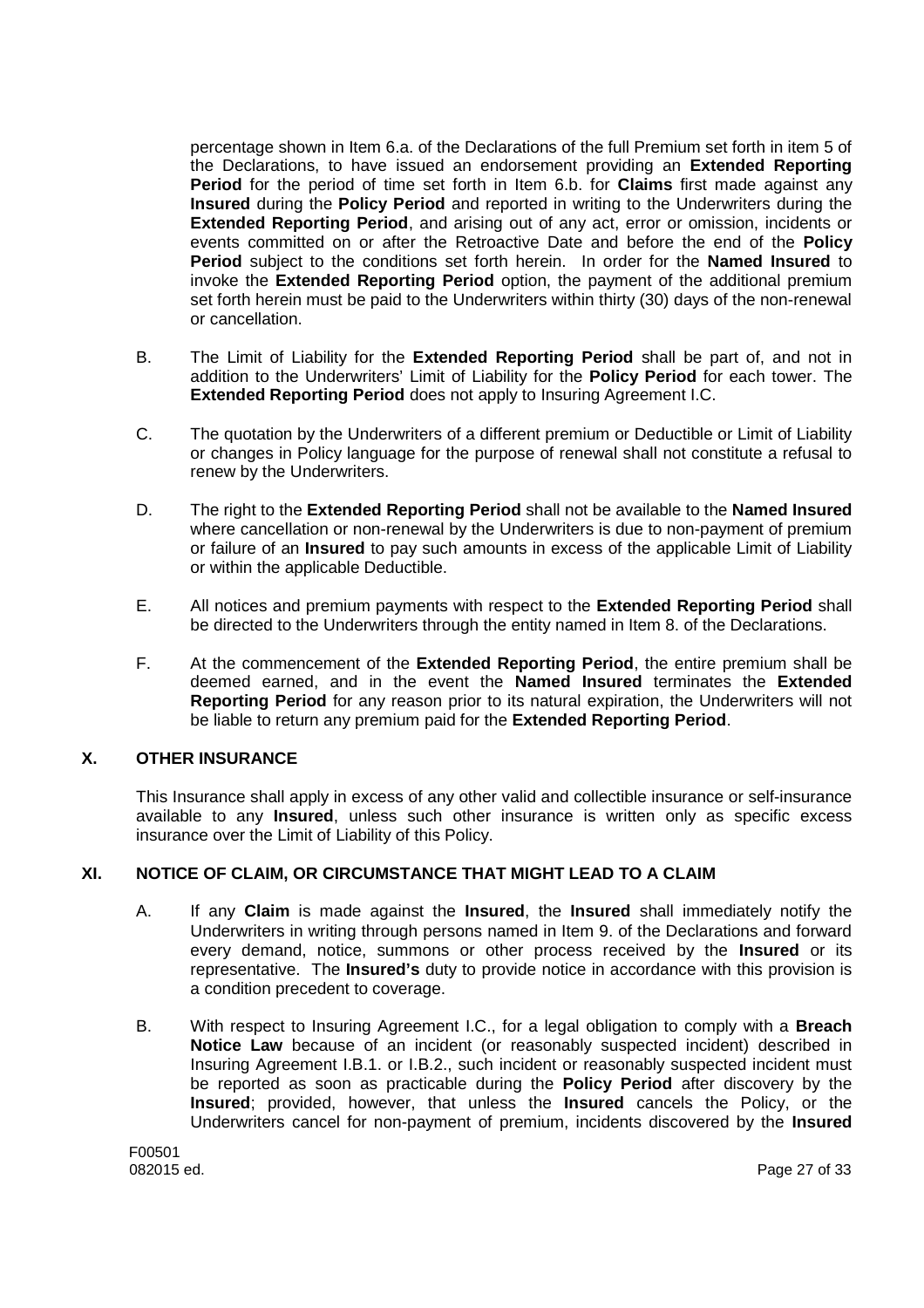within sixty (60) days prior to expiration of the Policy shall be reported as soon as practicable, but in no event later than sixty (60) days after the end the **Policy Period**; provided further, that if this Policy is renewed by the Underwriters and **Privacy Breach Response Services** are provided because of such incident or suspected incident that was discovered by the Insured within sixty (60) days prior to the expiration of the Policy, and first reported during the sixty (60) day post **Policy Period** reporting period, then any subsequent **Claim** arising out of such incident or suspected incident is deemed to have been made during the **Policy Period**.

Notwithstanding the foregoing, if the **Named Insured** reasonably believes that the **Privacy Breach Response Services** provided as a result of such incident or suspected incident are not likely to meet or exceed the Deductible, then such incident or suspected incident may be reported at the **Named Insured's** option, but unless such incident or suspected incident is reported in accordance with the first paragraph of this Clause XI.B., there shall be no coverage for **Privacy Breach Response Services** in connection with such incident or suspected incident.

- C. If during the **Policy Period** the **Insured** first becomes aware of a negligent act, error or omission or **Security Breach** that could lead to a **Claim**, it must give written notice to the Underwriters through persons named in Item 9. of the Declarations during the **Policy Period**. Such notice must include:
	- 1. the specific negligent act, error, or omission or **Security Breach** that could reasonably be the basis for a **Claim**;
	- 2. the injury or damage which may result or has resulted from the negligent act, error, or omission or **Security Breach**; and
	- 3. the circumstances by which the **Insured** first became aware of the negligent act, error or omission or **Security Breach.**

Any subsequent **Claim** made against the **Insured** arising out of such circumstance which is the subject of the written notice shall be deemed to have been made at the time written notice complying with the above requirements was first given to the Underwriters.

With respect to Insuring Agreements B and C, any incident or reasonably suspected incident reported to the Underwriters during the **Policy Period** and in conformance with Clause XI.B shall also constitute notice of a circumstance under this Clause XI.C

- D. A **Claim** or, a circumstance that might lead to a **Claim**, shall be considered to be reported to the Underwriters when notice is received by the Underwriters through the persons named in Item 9. of the Declarations.
- E. All **Claims** arising out of the same, continuing or related negligent act, error or omission or arising out of the same continuing or related **Security Breach** shall be considered a single **Claim** and deemed to have been made at the time the first of the related **Claims** is reported to the Underwriters.
- F. In the event of non-renewal of this Insurance by the Underwriters, the **Insured** shall have thirty (30) days from the Expiration Date of the **Policy Period** to notify the Underwriters of **Claims** made against the **Insured** during the **Policy Period** which arise out of any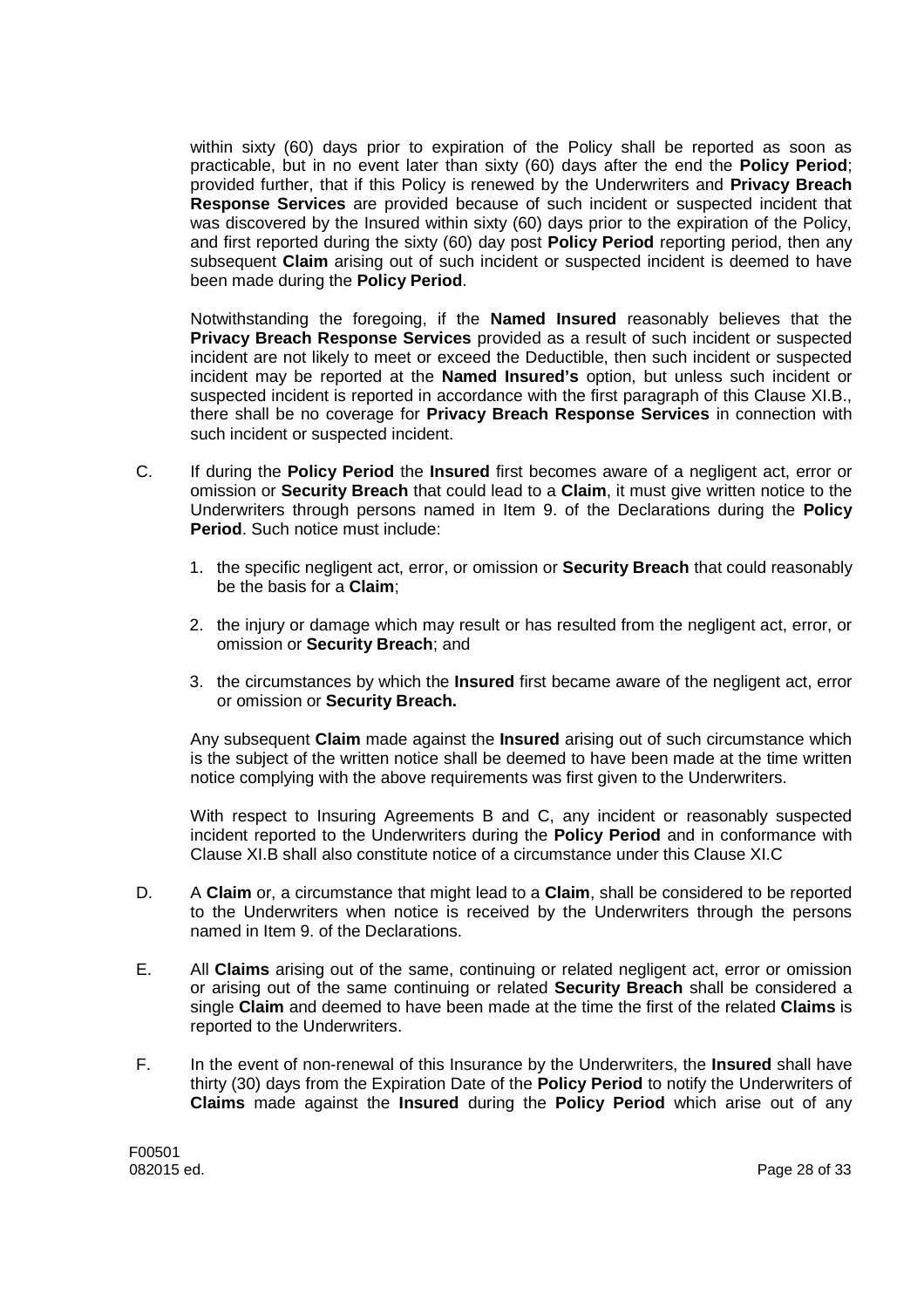negligent act, error or omission or **Security Breach** occurring prior to the termination date of the **Policy Period** and otherwise covered by this Insurance.

G. If any **Insured** shall make any **Claim** under this Policy knowing such **Claim** to be false or fraudulent, as regards amount or otherwise, this Policy shall become null and void and all coverage hereunder shall be forfeited.

## **XII. ASSISTANCE AND COOPERATION OF THE INSURED**

- A. The Underwriters shall have the right to make any investigation they deem necessary, and the **Insured** shall cooperate with the Underwriters in all investigations, including regarding the application and coverage under this Policy. The **Insured** shall execute or cause to be executed all papers and render all assistance as requested by the Underwriters. The **Insured** agrees not to take any action which in any way increases the Underwriters' exposure under this Policy.
- B. Upon the Underwriters' request, the **Insured** shall assist in making settlements, in the conduct of suits and in enforcing any right of contribution or indemnity against any person or organization who may be liable to the **Insured** because of negligent acts, errors or omissions, incidents or events with respect to which insurance is afforded under this Policy. The **Insured** shall attend hearings and trials and assist in securing and giving evidence and obtaining the attendance of witnesses.
- C. The **Insured** shall not, except at its own cost, admit liability, make any payment, assume any obligation, incur any expense, enter into any settlement, stipulate to any judgment or award or otherwise dispose of any **Claim** without the consent of the Underwriters.

Compliance with a **Breach Notice Law** will not be considered as an admission of liability for the purposes of this Clause XII.

D. Expenses incurred by the **Insured** in assisting and cooperating with the Underwriters do not constitute **Claims Expenses** under this Policy.

## **XIII. ACTION AGAINST THE UNDERWRITERS**

No action shall lie against the Underwriters unless, as a condition precedent thereto, there has been full compliance with all terms of this insurance, nor until the amount of the **Insured**'s obligation to pay shall have been finally determined either by judgment or award against the **Insured** after actual trial, **Regulatory Proceeding** or arbitration or by written agreement of the **Insured**, the claimant and the Underwriters. No person or organization shall have any right under this insurance to join the Underwriters as a party to an action or other proceeding against the **Insured** to determine the **Insured**'s liability, nor shall the Underwriters be impleaded by the **Insured** or its legal representative.

### **XIV. BANKRUPTCY**

Bankruptcy or insolvency of the **Insured** or of the **Insured**'s estate shall not relieve the Underwriters of their obligations hereunder.

## **XV. SUBROGATION**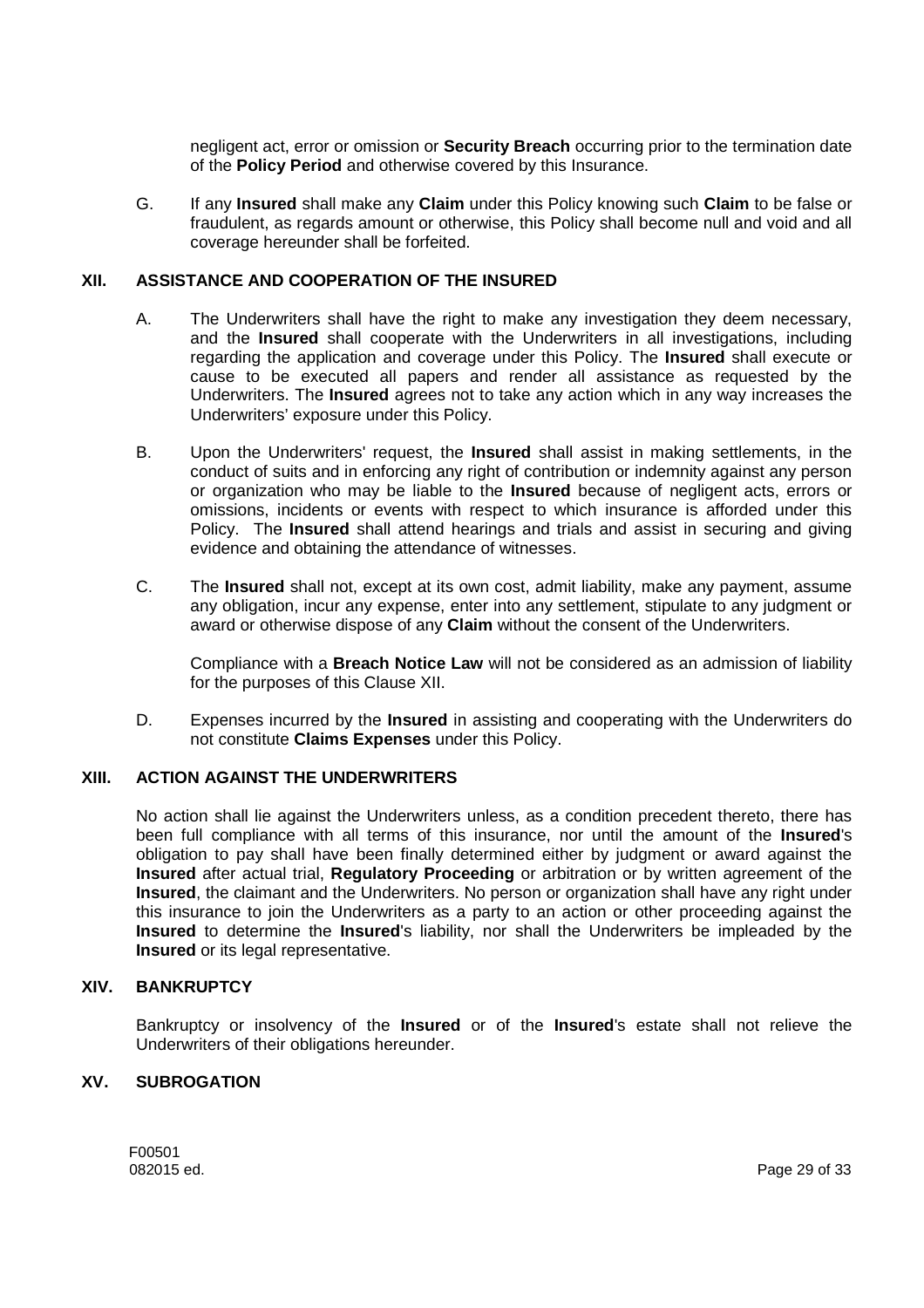In the event of any payment under this insurance, the Underwriters shall be subrogated to all the **Insured**'s rights of recovery against any person or organization, and the **Insured** shall execute and deliver instruments and papers and do whatever else is necessary to secure such rights. The **Insured** shall do nothing before or after the payment of **Damages** by the Underwriters to prejudice such rights.

## **XVI. CHANGES**

Notice to any agent or knowledge possessed by any agent or by any other person shall not effect a waiver or a change in any part of this insurance or stop the Underwriters from asserting any right under the terms of this insurance; nor shall the terms of this insurance be waived or changed, except by endorsement issued to form a part of this insurance, signed by the Underwriters.

## **XVII. MERGERS AND ACQUISITIONS**

- A. If during the **Policy Period,** the **Named Insured** mergers or acquires an entity and
	- 1. the revenues of the merged or acquired entity do not exceed ten percent (10%) of the **Named Insured's** annual revenues as set forth in its most recent application for insurance;
	- 2. the business operations of the merged or acquired entity are of a similar nature to those of the **Named Insured** as set forth in its most recent application for insurance; and
	- 3. the merged or acquired entity is located in the same state as the **Named Insured** or any subsidiary,

then this Policy will automatically cover the merged or acquired entity, subject to the policy terms, conditions and limitations, from the date such merger or acquisition becomes final but only for negligent acts, errors or omissions, incidents or events that take place subsequent to the merger or acquisition.

In the event the total amount of revenues of all merged and acquired entities during the **Policy Period** exceed twenty-five percent (25%) of the **Named Insured's** annual revenues as set forth in its most recent application for insurance, the above provision shall no longer apply and any further mergers or acquisitions will be subject to paragraph B., below.

B. In the event during the **Policy Period** the **Named Insured** mergers or acquires an entity that does not fall within the criteria detailed in paragraph A. above, or where paragraph A. above no longer applies by virtue of the provision contained in the last sentence of paragraph A. above, then the **Named Insured** shall be required to give written notice to the Underwriters prior to the completion of a merger or acquisition of the **Named Insured**, and the Underwriters expressly reserve the right to request additional premium and/or to apply amended terms and conditions if this insurance is to remain in force subsequent to any merger or acquisition.

## **XVIII. ASSIGNMENT**

The interest hereunder of any **Insured** is not assignable. If the **Insured** shall die or be adjudged incompetent, such insurance shall cover the **Insured's** legal representative as the **Insured**, as would be permitted by this Policy.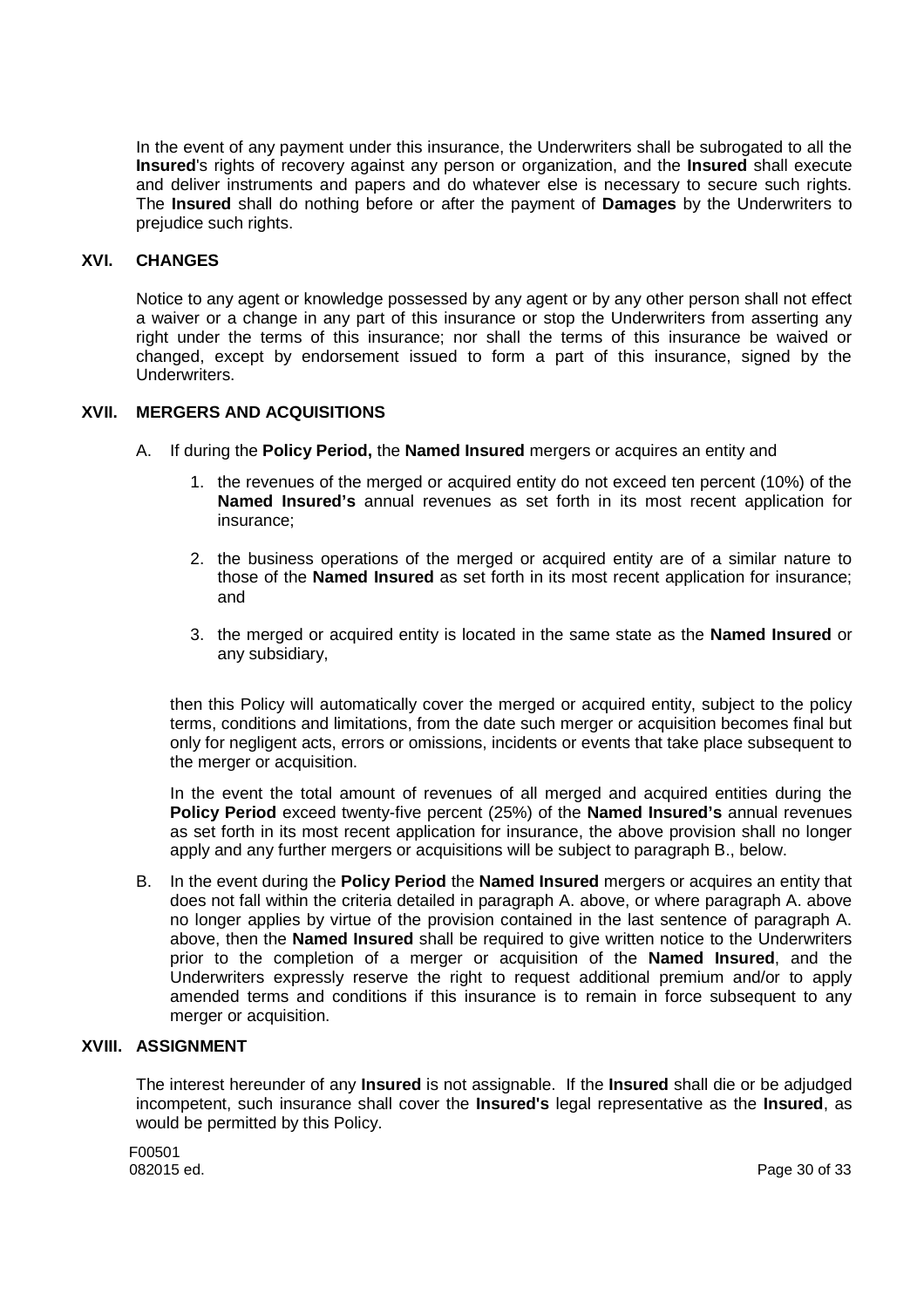# **XIX. CANCELLATION**

- A. The **Named Insured** may cancel this Policy by surrender thereof to the Underwriters, or by mailing to the Underwriters written notice stating when thereafter the cancellation shall be effective. The mailing of such notice shall be sufficient notice and the effective date of cancellation stated in the notice shall become the end of the **Policy Period**. Delivery of such written notice shall be equivalent to mailing.
- B. The Underwriters may cancel this Policy by mailing or delivering to the **Named Insured** written notice stating when, not less than sixty (60) days thereafter, such cancellation shall be effective. However, if the Underwriters cancel this Policy because the **Insured** has failed to pay a premium when due, this Policy may be cancelled by the Underwriters by mailing or delivering a written notice of cancellation to the **Named Insured** stating when not less than ten (10) days thereafter such cancellation shall be effective. The notice of cancellation shall state the reason for cancellation. The mailing of such notice shall be sufficient notice and the effective date of cancellation stated in the notice shall become the end of the **Policy Period**. Delivery of such written notice by the Underwriters shall be equivalent to mailing.
- C. If this Policy is cancelled pursuant to A. hereinabove, the Underwriters shall retain the customary short rate portion of the premium hereon. If this Policy is cancelled pursuant to B. hereinabove prior to any **Claim** being reported or **Loss** incurred under this Policy the Underwriters shall retain the pro rata portion of the premium hereon. Payment or tender of any unearned premium by the Underwriters shall not be a condition precedent to the effectiveness of cancellation.
- D. The premium shall be fully earned if any **Claim** or **Loss,** or circumstance that could reasonably be the basis for a **Claim** or **Loss**, is reported to the Underwriters on or before the date of cancellation.
- E. If the Underwriters decide not to renew this Policy, the Underwriters shall mail or deliver written notice to the **Named Insured** at least sixty (60) days before the end of the **Policy Period**. The notice of nonrenewal shall state the reason for nonrenewal.

### **XX. SINGULAR FORM OF A WORD**

Whenever the singular form of a word is used herein, the same shall include the plural when required by context.

### **XXI. ENTIRE CONTRACT**

By acceptance of this Policy, the **Insured** agrees that the statements in the Declarations and application are his or her agreements and representations, that this insurance is issued in reliance upon the truth of such representations and that this Policy embodies all agreements existing between the **Insured** and the Underwriters relating to this insurance.

### **XXII. NUCLEAR INCIDENT EXCLUSION**

The insurance provided by this Policy does not apply:

A. To injury sickness, disease, death or destruction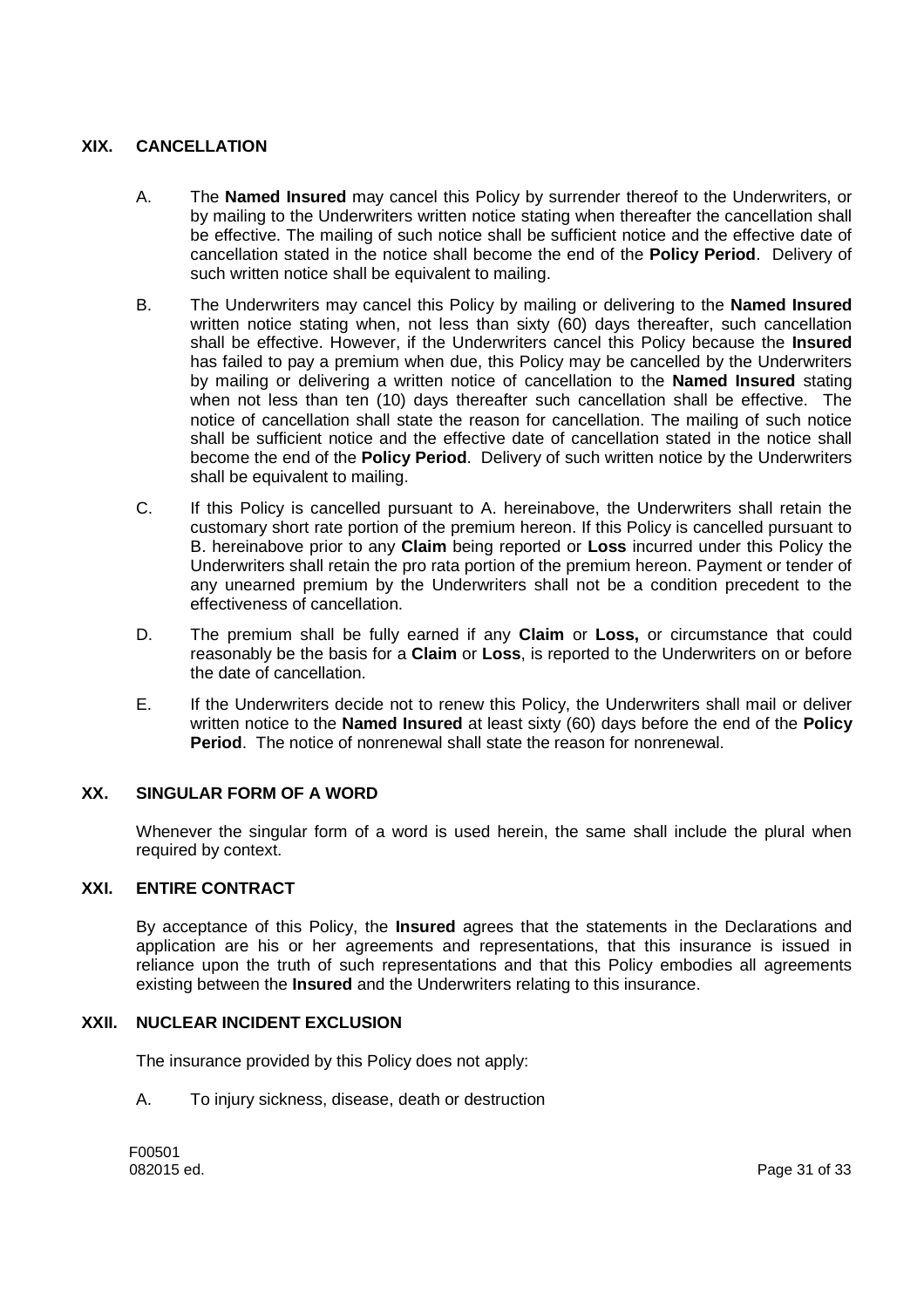- 1. with respect to which an **Insured** under this Policy of insurance is also an **Insured** under a nuclear energy liability insurance issued by Nuclear Energy Liability Insurance Association, Mutual Atomic Energy Liability Underwriters or Nuclear Insurance Association of Canada or would be an **Insured** under any such insurance but for its termination upon exhaustion of its limits of liability; or
- 2. resulting from the hazardous properties of nuclear material and with respect to which (i) any person or organization is required to maintain financial protection pursuant to the Atomic Energy Act of 1954, or any law amendatory thereof, or (ii) the **Insured** is, or had this insurance not been issued would be, entitled to indemnity from the United States of America, or any agency thereof under any agreement entered into by the United States of America, or any agency thereof, with any person or organization.
- B. Under any Supplementary Payments Provision relating to immediate medical or surgical relief, to expenses incurred with respect to **Bodily Injury**, sickness, disease or death resulting from the hazardous properties of nuclear material and arising out of the operation of a nuclear facility by any person or organization.
- C. To injury, sickness, disease, death or destruction resulting from the hazardous properties of nuclear material, if
	- 1. the nuclear material (i) is at any nuclear facility owned by, or operated by or on behalf of, an **Insured** or (ii) has been discharged or dispersed there from;
	- 2. the nuclear material is contained in spent fuel or waste at any time possessed, handled, used, processed, stored, transported or disposed of by or on behalf of an **Insured**; or
	- 3. the injury, sickness, disease, death or destruction arises out of the furnishing by an **Insured** of services, materials, parts or equipment in connection with the planning, construction, maintenance, operation or use of any nuclear facility, but if such facility is located within the United States of America, its territories or possessions or Canada, this exclusion (3) applies only to injury to or destruction of property at such nuclear facility.
- D. As used in this Clause: "hazardous properties" include radioactive, toxic or explosive properties; "nuclear material" means source material, special nuclear material or byproduct material; "source material", "special nuclear material" and "by-product material" have the meanings given them in the Atomic Energy Act of 1954 or in any law amendatory thereof, "spent fuel" means any fuel element or fuel component, solid or liquid, which has been used or exposed to radiation in a nuclear reactor; "waste" means any waste material (i) containing by-product material and (ii) resulting from the operation by any person or organization of any nuclear facility under paragraph (1) or (2) thereof; "nuclear facility" means
	- 1. any nuclear reactor;
	- 2. any equipment or device designed or used for (i) separating the isotopes of uranium or plutonium, (ii) processing or utilizing spent fuel, or (iii) handling, processing or packaging waste;